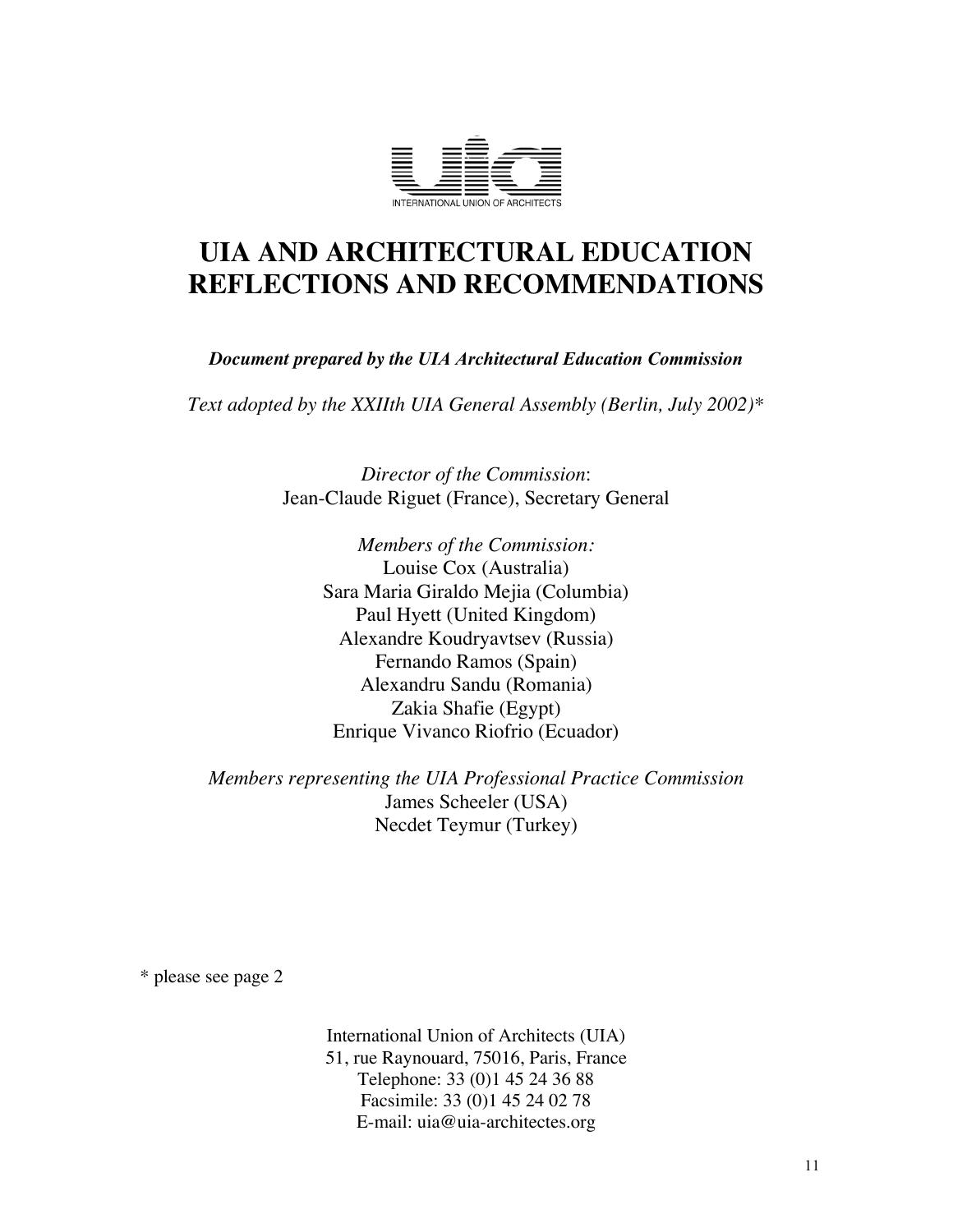XXII UIA General Assembly (Berlin, Germany, July 2002) :

Resolution No. 6 :

"With two abstentions, the Assembly adopted, in principle, the document *UIA and Architectural Education - Reflections and Recommendations*, with the understanding that the text will undergo testing and refining throughout the coming triennial period. One of the points to be added to this document concerns educating students to have the technical ability to design for handicapped persons".

# 98th Session of the UIA Council (Curitiba, Brazil, November 2002) :

Resolution No. 2 :

"The Council decided to bring the modifications asked for by P. Hanna to Resolution No. 6 of the Assembly in Berlin, by adding :

*Resolution No. 6 : ... and also in the review of the document the requirement according to which the research done for a higher degree be seen considered as essential be examined".*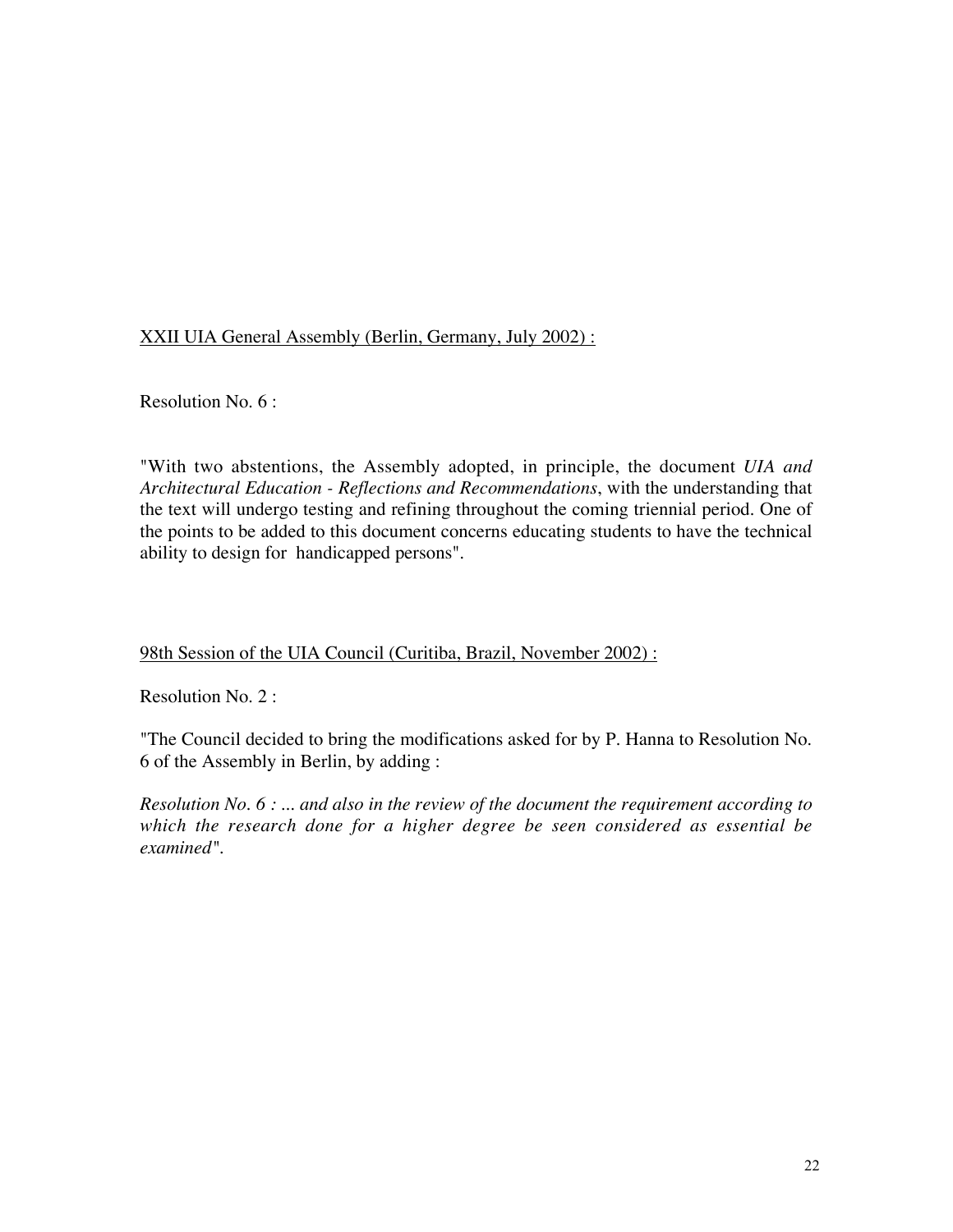# Table of Contents

## I. Introduction

- **I.0 Preamble**
- **I.1 Introduction: the UIA and Architectural Education**
- **I.2 Historical background**
- **I.3 The purpose and the scope of this document**

### **II. Architectural Education: Basic Categories and Dimensions**

#### **1I.1 Contexts and Objectives of Architectural Education**

- II.1.0 The contexts, objectives, purposes
- II.1.1 Social, cultural, political contexts
- II.1.2 Professional contexts
- II.1.3 The World of technology and industry
- II.1.4 Academic contexts
- II.1.5 International Contexts of Architectural Education

#### **II.2 Content and Curricular Structure of Architectural Education**

- II.2.0 The 'Content' of Architectural Education
- II.2.1 Curricular Structure of Architectural Education
- II.2.2 Curricular Capabilities
	- A. Design
	- B. Knowledge
	- C. Skill
- II.2.3 The Structure of the Educational Sequence A. Basic First Stage Architectural Education B Second Stage Architectural Education C Third Stage Architectural Education D Doctorates in Architecture
- II.2.4 Research and Innovation in Architecture and Architectural Education

#### **II.3 Methods and Media of Architectural Education**

#### **II.4 Management and Structure of Architectural Education**

- II.4.0 Educational Management: concepts<br>II.4.1 Management of Knowledge: the Stru
- Management of Knowledge: the Structure of Architectural Education
- II.4.2 Management of People
- II.4.3 Qualification of Teachers
- II.4.4 Students: Minimum Entry Requirements
- II.4.5 Management of Time: Organisation of the academic year
- II.4.6 Management of Educational Space
- II.4.7 Management of Funds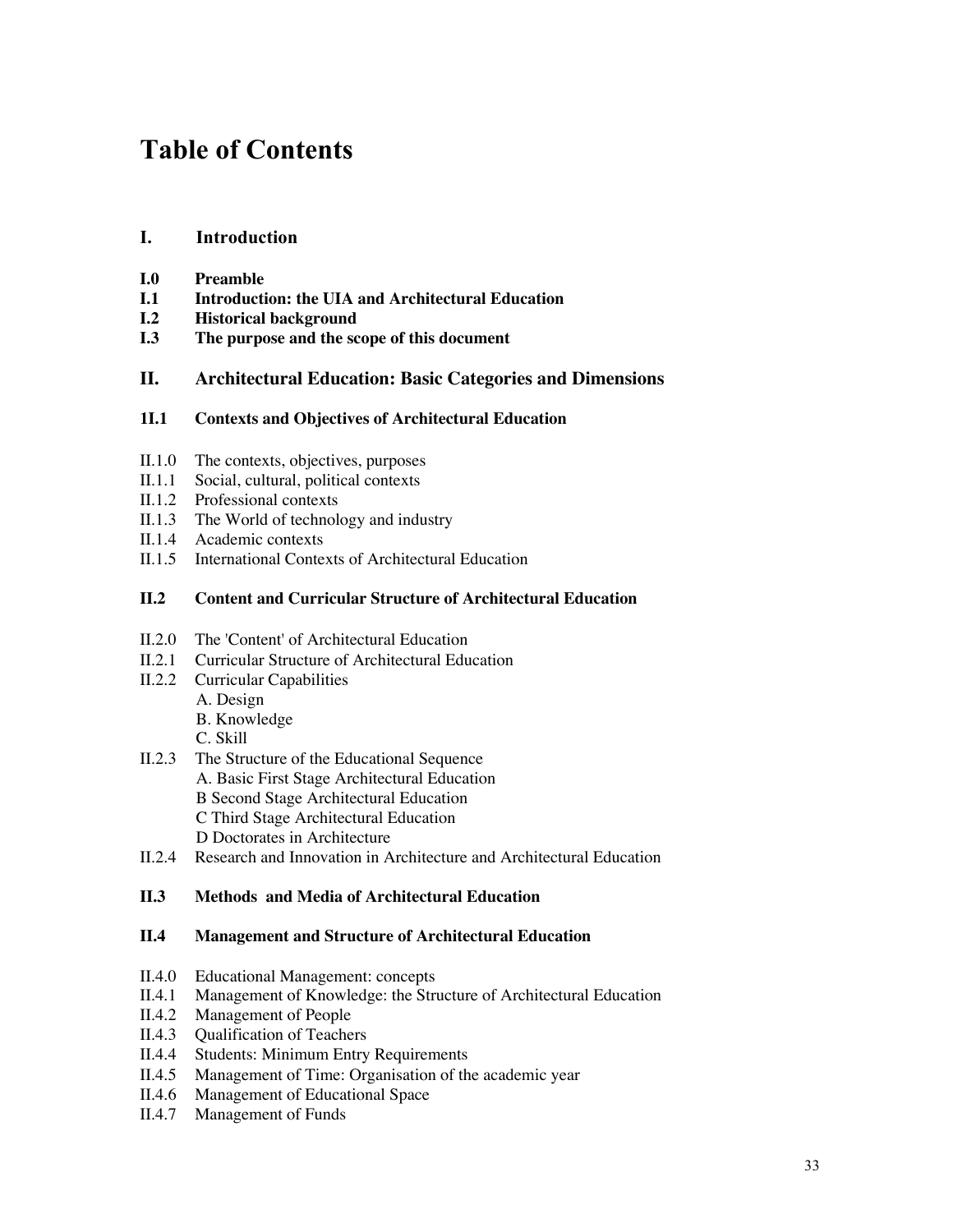II.4.8 General issues concerning Management and Structure of Architectural Education A. Validation B. International issues: Portability of Educational Qualifications

# III. Other Issues Related to Architectural Education

- III.0 Specialisation
- III.1 Interaction between Practice and Teaching
- III.2 Training, Knowledge, Licensing
- III.3 Continuing Professional Development<br>III.4 Pre-University Education
- III.4 Pre-University Education<br>III.5 Other areas in which archi
- Other areas in which architect's skills and practice could be of use

# **IV. UIA and the Future of Architectural Education -Conclusions and Recommendations**

Notes and References Bibliography Appendix A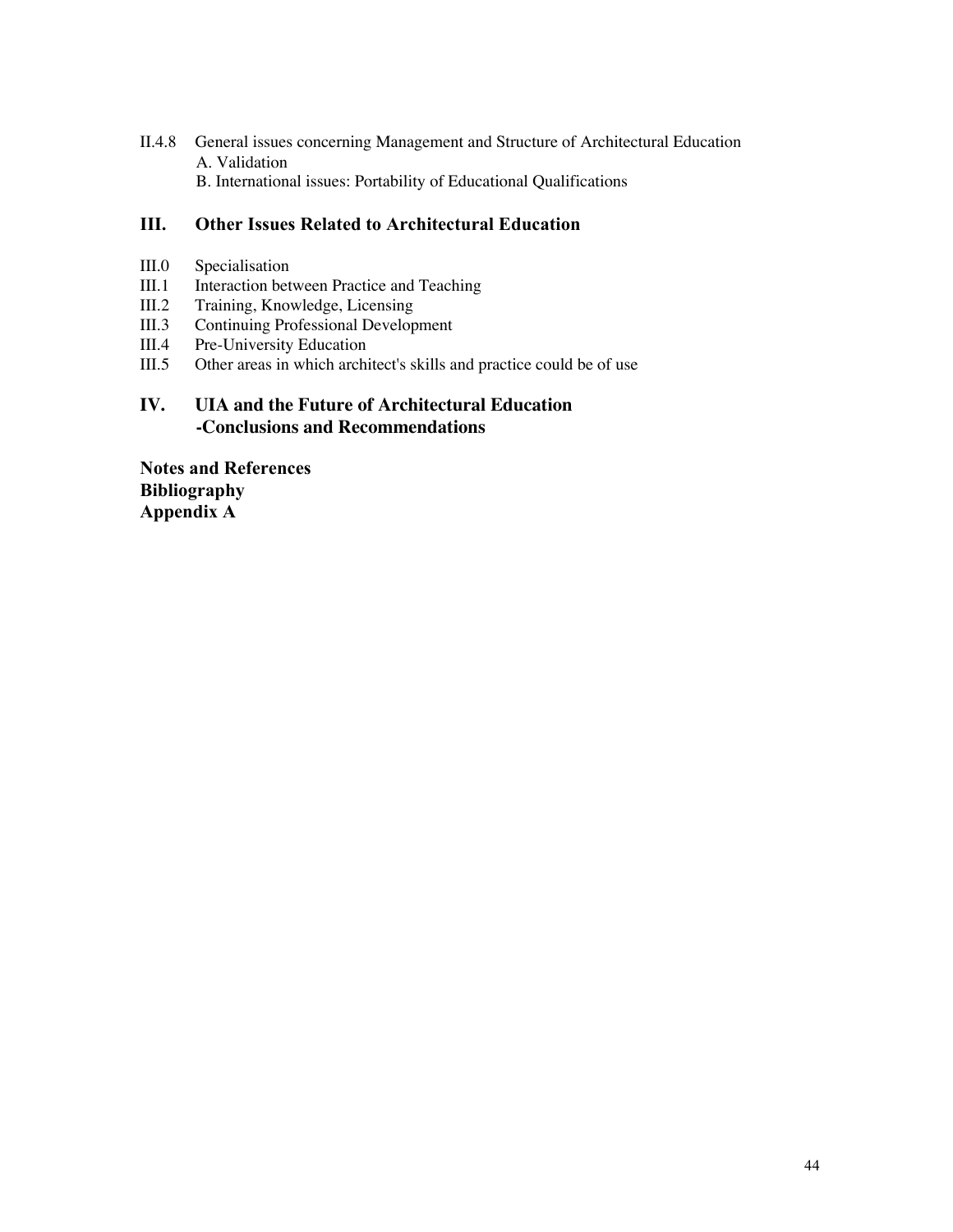# I Introduction

——————————————————————————————————————————————————————

#### **I.0 Preamble**

The International Union of Architects, UIA, as the organisation that brings together the national professional institutes, has a direct interest in and responsibility for the quality of architectural education in the world. It should therefore have a broad framework, a clear position and a set of guidelines for best practice on architectural education. These, however, need not be overprescriptive or restrictive and should acknowledge the local variations. These aims can be achieved by the level of activity and output of its Education and Professional Practice Commissions, by encouraging wider debate in the education community, and by increasing contacts between professional institutes and schools.

The increased complexity of the role of the architect obliges UIA and its Member Sections to take into account the existence of complex and multi-facetted changes in the World, in the process of striving for continuous improvement in architectural education.

In this sense, the application of the *UNESCO-UIA Charter for Architectural Education*, the work of the UNESCO-UIA Validation Committee for Architectural Education for the recognition of existing and new validation systems and the validation of study programmes offered at Schools of Architecture and other institutions, the *UIA Accord on Recommended International Standards of Professionalism in Architectural Practice* and its various *Guidelines*, and this document, all aim to give directives for action in architectural education to enable it to meet the socio-cultural and professional challenges and the demands of our time. **<sup>1</sup>**

# **I.1 Introduction: the UIA and Architectural Education**

*The UNESCO-UIA Charter for Architectural Education* [hereafter, *"The Charter"*] covers a broad range of issues specific to pedagogy, knowledge and culture. The proposed *UNESCO/UIA Validation System for Architectural Education* [hereafter, *"The Validation System"*] is being built upon these foundations. Additionally, architectural education is an ever-present theme in almost all sections of the *UIA Accord on Recommended International Standards of Professionalism in Architectural Practice* [hereafter, *"The Accord"*] and the *Recommended Guidelines for the UIA Accord on Recommended International Standards of Professionalism in Architectural Practice* [hereafter, *"the Guidelines"*], regarding professional standards. These documents define the goals, roles, responsibilities, limits, organisation and content of education at different levels from the beginnings to continuing professional development. Some also deal with issues such as fundamental requirements of an architect, professional knowledge and skills, examination, validation, accreditation, practical training and registration.

It is recognised that in order for these texts to be effective in the development of architectural education and the profession, that they must be widely disseminated, discussed and implemented. The principles in these documents can be linked to the day-to-day practice of managing schools, running study programmes, setting projects or engaging in research. Additionally, there must be some guidelines for evaluating existing programmes, and their educational outcomes. Outcomes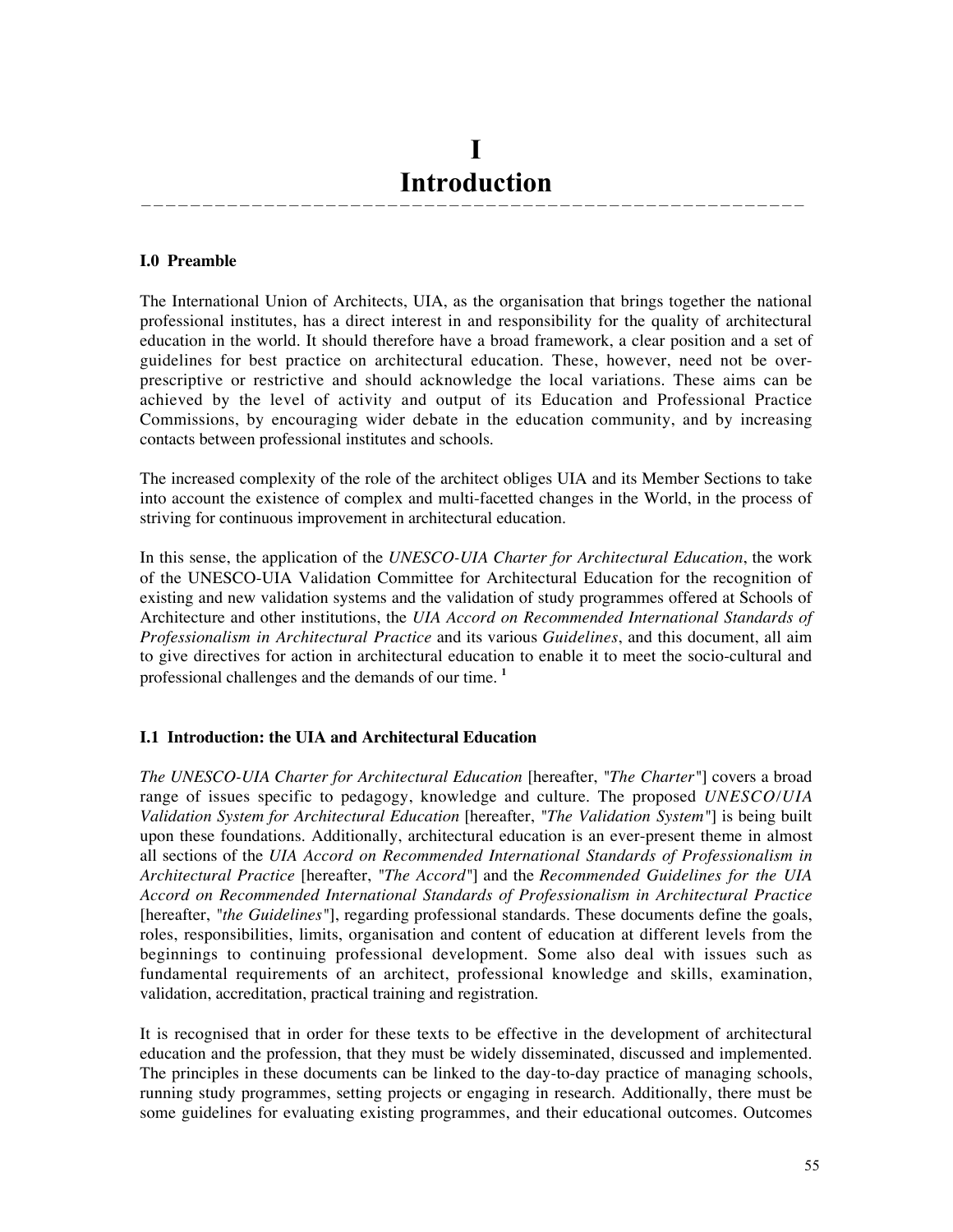are particularly necessary in setting up the UIA's, as well as other, educational and professional validation / accreditation / recognition schemes.

It is most important to promote the implementation and development of these documents. The principles and expectations stated in them must be further systematised, operationalised and tested. The evidence of the outcomes should allow them to be set against the principles stated in *The Charter,* the proposed *Validation System* and *The Accord*.

This document, *UIA and Architectural Education — Reflections and Recommendations* aims to start where the above-mentioned documents stop and to complement them. It will provide:

- a. a systematic frame of reference for discussing educational practice;
- b. a set of strategies for implementing *The Charter*;
- c. guidelines for evaluating study programmes and their outcomes;
- d. suggestions for good practice in education; *and*
- e. directions for further development of architectural education and, through that, architectural practice, knowledge and culture.

#### **I.2 Historical background**

The UIA was founded in 1948 with major and permanent considerations regarding the architect's education and the architect's professional practice.

In the very first Article, the UIA Statutes, defining its objectives, states that:

"The International Union of Architects aims:

1.11. To work towards the establishment of internationally accepted and recognised standards of competence to practice, and inter-recognition of qualifications, and to encourage in each country the protection of the rights and status of the architect and the recognition of his functions in society.

1.12. To promote and encourage the development of architectural education in all its aspects, and facilitate international exchange of architects, researchers, and students".

From the very beginning of the 1970s, in partnership with UNESCO, continuous work has been carried out on the theme, *"Architectural Education"*, with some strong points emerging. Investigations and studies were launched at a meeting of experts in Zurich in 1970, followed by international seminars, particularly in Lomé, in 1974, Paris and Chandigarh, in 1976, each time accompanied by an implementation of recommendations. As a result of this partnership, an experiment was carried out in the field, in Africa. The 1990s focused on the work and publication of *The Charter* adopted by the General Assembly at Barcelona in 1996. Since 1996, it has been re-examined by some Member Sections.

• *The UNESCO-UIA Charter for Architectural Education* defines a precise framework for the education of architects, who should be capable of contributing in a positive way to meeting the challenges facing society in the new century, and be able to work towards sustainable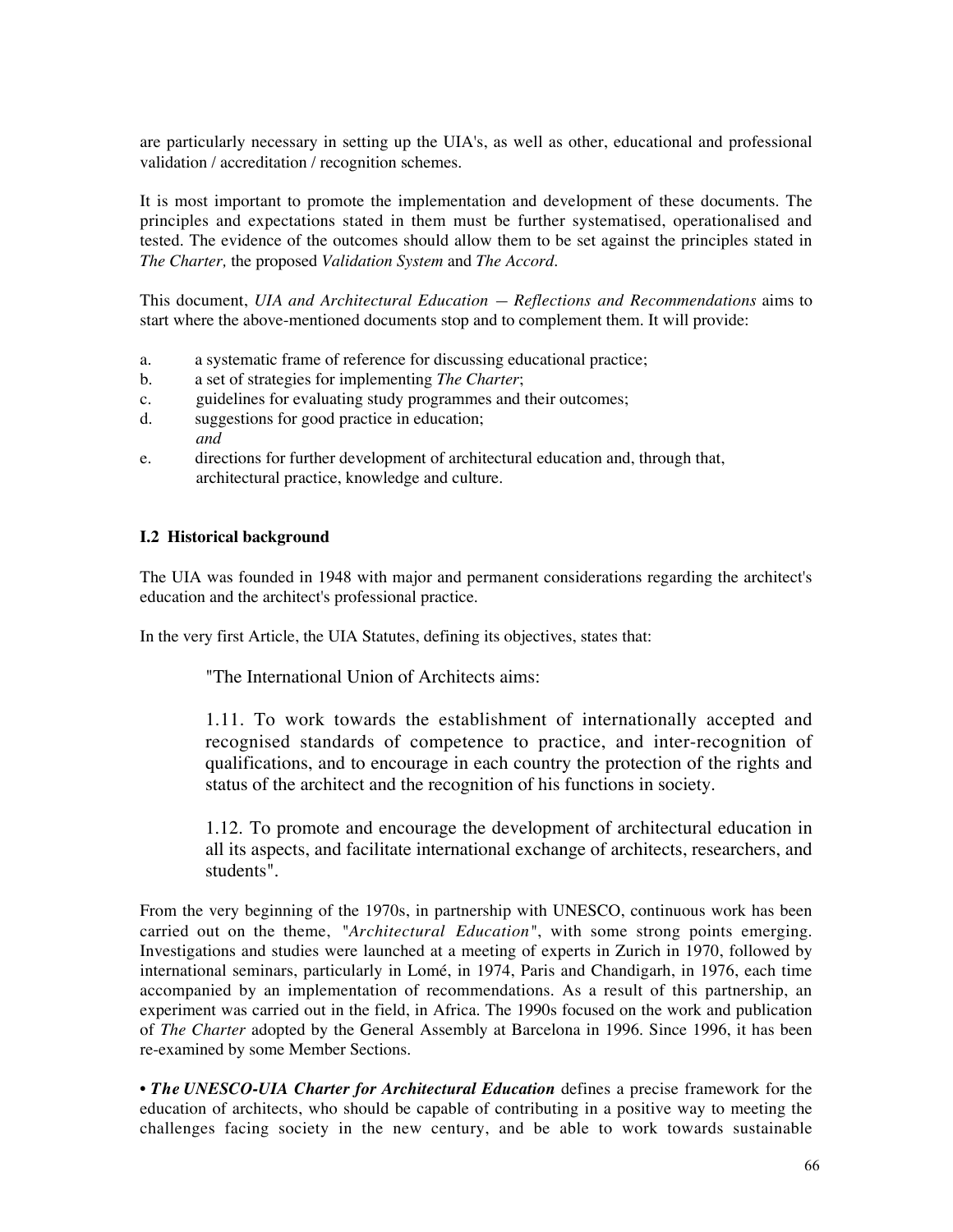development in consideration of different cultural heritages. Whilst acknowledging the importance of variety in architectural education, it would seem appropriate to establish a reference system capable of giving Schools and Universities which request it, a systematic process of validation for their respective architecture study programmes in conformity with *The Charter.*

*The Charter* declares in Paragraph I.2 "that architecture, the quality of buildings, the way they relate to their surroundings, the respect for the natural and built environment as well as the collective and individual cultural heritage are matters of public concern" Also, the description of the multi-disciplinary aims of education, as given in Paragraph II.2. of *The Charter*, is important for an adequate definition of the framework within which architectural training should be developed.

In order for the student to reach the necessary competency and maturity, *The Charter* stipulates that the study programme shall be 5 years of full-time studies, in a university or equivalent establishment, plus at least 2 years of practical experience in an architects office, of which 1 year may take place before graduation and 1 at the end of the study programme.

*The Charter* also lays down criteria for teaching, with the aim of defining the architectural project as a synthesis of knowledge and acquired skills, and requires teachers to maintain a continuous interaction between practice and teaching of architecture.

Six years after its adoption, *The Charter* is gradually being adopted by some study programmes, as a basis for the principles being taught in their programmes. Much more work by the UIA Member Sections and the UIA Education Commission is required to make *The Charter* known and accepted by the architecture study programmes being taught globally. As it is the basis for the principles adopted for the *UNESCO/UIA Validation System for Architectural Education* and conformity to *The Charter* is one of the requirements of validated study programmes and, therefore, recognised validation systems, adoption of its principles is expected to occur rapidly once the proposed *Validation System* is approved by UNESCO and the UIA General Assembly.

• A *"World Declaration on Higher Education for the Twenty-First Century: Vision and Action"* was agreed at the UNESCO World Conference on Higher Education held in Paris in October 1998. The Preamble and Articles 5 (a), 9(a) and 15(a) of this document are pertinent to architectural education and research.

The Preamble in the third paragraph states:

"Higher education has given ample proof of its viability over the centuries and of its ability to change and to induce change and progress in society. Owing to the scope and pace of change, society has become increasingly knowledge-based so that higher learning and research now act as essential components of cultural, socioeconomic and environmentally sustainable development of individuals, communities and nations. Higher education itself is confronted therefore with formidable challenges and must proceed to the most radical change and renewal it has ever been required to undertake, so that our society, which is currently undergoing a profound crisis of values, can transcend mere economic considerations and incorporate deeper dimensions of morality and spirituality."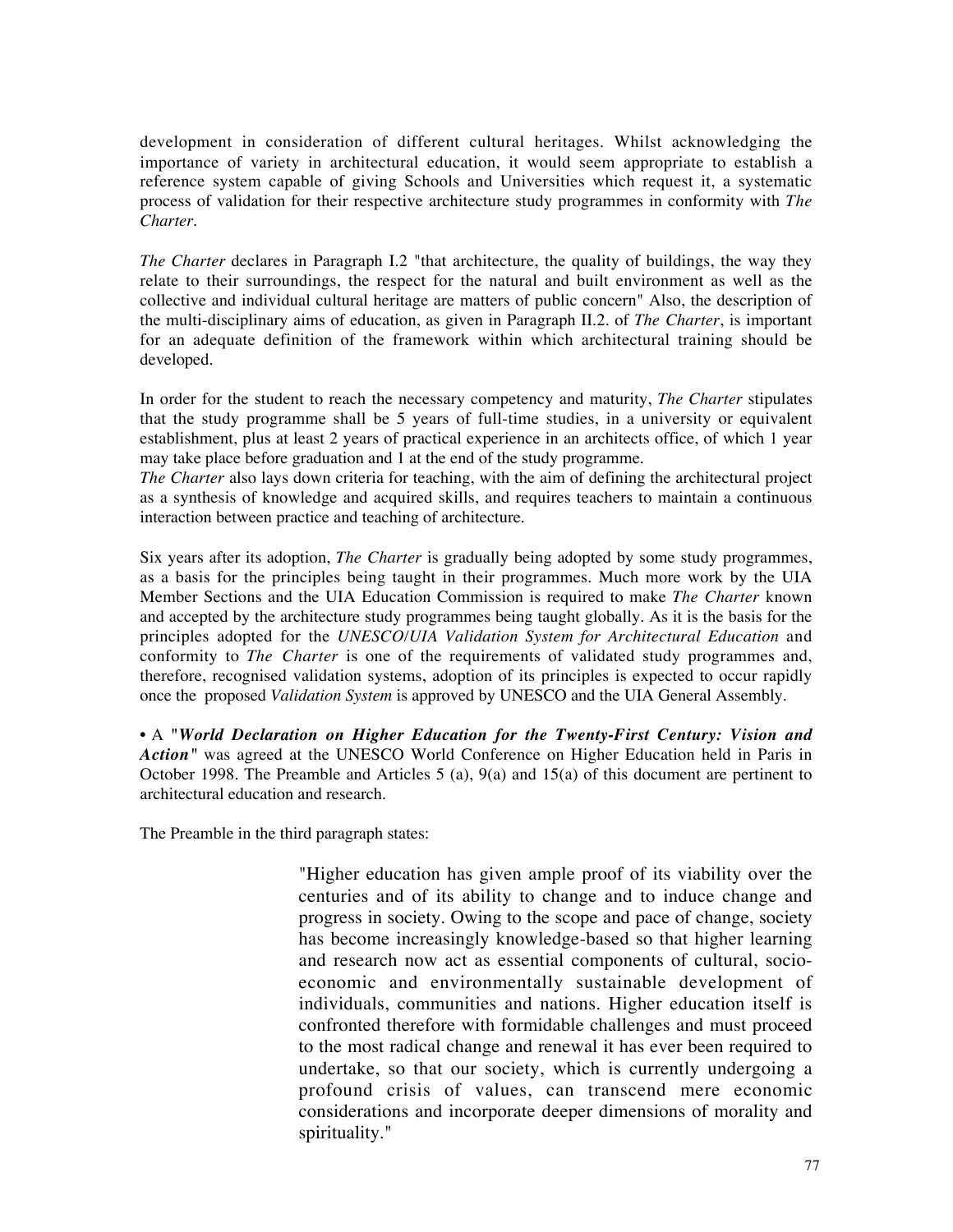# Article 5 (a) Advancing knowledge through research in science, the arts and humanities and the dissemination of its results states:

"The advancement of knowledge through research is an essential function of all systems of higher education, which should promote postgraduate studies. Innovation, interdisciplinarity and transdisciplinarity should be promoted and reinforced in programmes with long-term orientations on social and cultural aims and needs. An appropriate balance should be established between basic and target-oriented research."

### Article 9 (a) Innovative educational approaches: critical thinking and creativity states:

"In a world undergoing rapid changes, there is a perceived need for a new vision and paradigm of higher education, which should be student-oriented, calling in most countries for in-depth reforms and an open access policy so as to cater for ever more diversified categories of people, and of its contents, methods, practices and means of delivery, based on new types of links and partnerships with the community and with the broadest sectors of society."

#### Article 15 (a). Sharing knowledge and know-how across borders and continents states:

"The principal of solidarity and true partnership amongst higher education institutions worldwide is crucial for education and training in all fields that encourage an understanding of global issues, the role of democratic governance and skilled human resources in their resolution, and the need for living together with different cultures and values. The practice of multilingualism, faculty and student exchange programmes and institutional linkage to promote intellectual and scientific co-operation should be an integral part of all higher education systems."

• In June 1999, the UIA General Assembly, held on the occasion of the Beijing Congress, confirmed the continuation of the Work Programme *"Architectural Education — Follow-up of the UNESCO-UIA Charter for Architectural Education"* to be headed by the Secretary General, to co-ordinate the work carried out by regional directors and co-directors of the UIA Education Commission. At the same time, the UIA General Assembly adopted the creation of a *UNESCO-UIA International Committee for the Validation of Conformity and Quality in Architectural Education* aiming at setting up a system of accreditation of architectural teaching institutions. A UNESCO-UIA protocol was signed on 16 May 2000.

**•** *The UNESCO-UIA Validation System for Architectural Education* consists of Principles, Protocol and Procedures and requires that the following aims are adopted by every validation system being recognised and every study programme being validated:

- Conformity of the study programme *UIA* with *Charter Arghitectural Education.*
- Assurance that the study programme provides a high level of quality, based on the required capabilities.
- Academic portability of the study programme's content at the international, regional, and local levels.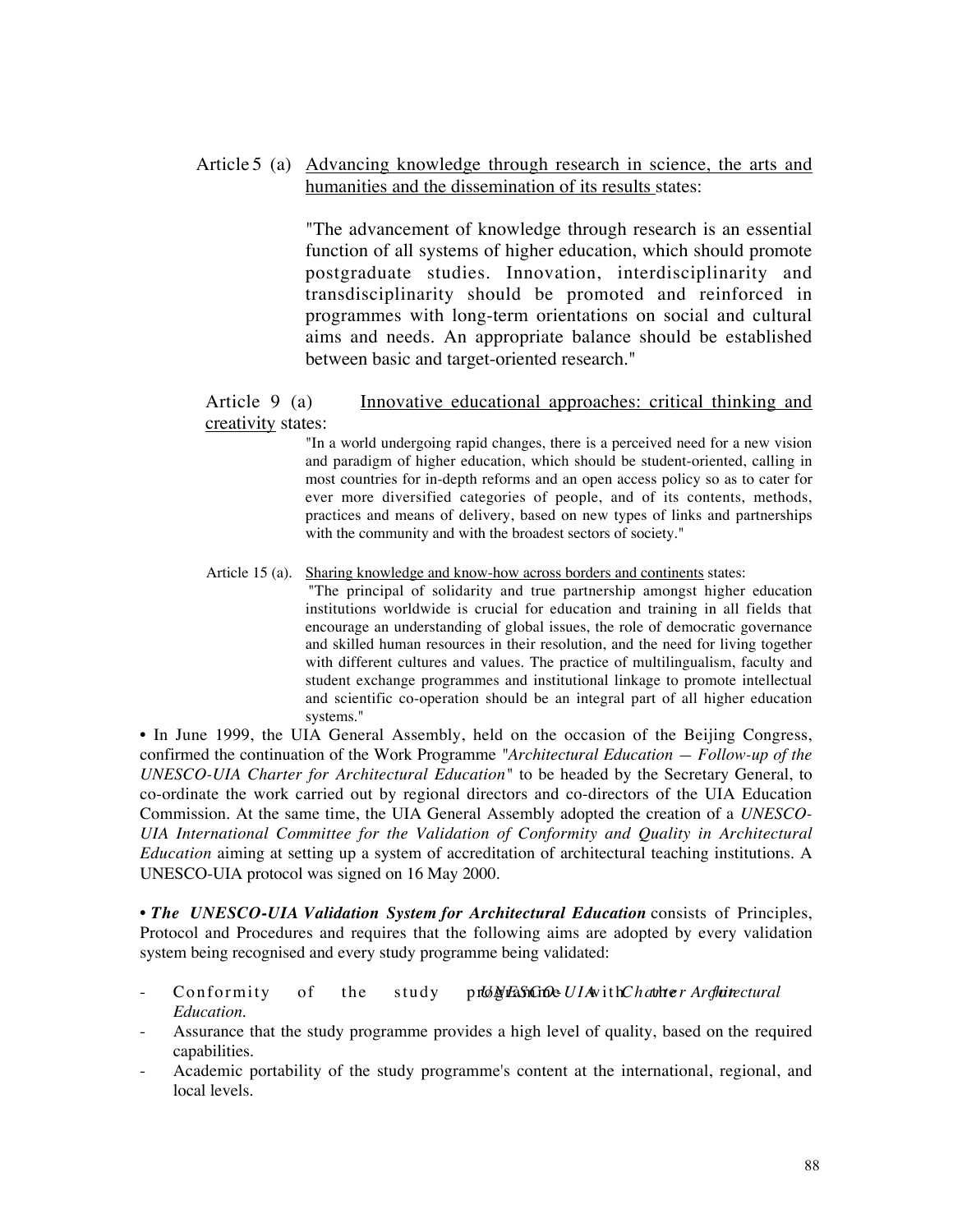This *Validation System* will be put to the XXII UIA Assembly in Berlin, in July 2002 for ratification and adoption.

• *UIA Professional Practice Commission:* The UIA Professional Practice Commission, which was set up in 1994, undertook to develop a set of documents on international standards of professionalism. Many have direct relevance to architectural education. **<sup>2</sup>**

These are the *UIA Accord on Recommended International Standards of Professionalism in Architectural Practice* and *The Guidelines* all adopted in Beijing in 1999. With direct reference to architectural education, these Guidelines include the *Recommended Guidelines for the UIA Accord on International Standards of Professionalism in Architectural Practice Policy on - Accreditation / Validation / Recognition on Practical Experience / Training / Internship, on Demonstration of Professional Knowledge and Ability, on Registration / Licensing / Certification, and on Continuing Professional Development.*

• In October 1999, in Prague, a *"Joint UIA Education/ Professional Practice Committee"* was set up to collaborate on issues of mutual interest between these respective areas. The second meeting was held in Cairo in November 2000, and the third meeting was held in Costa Rica in November 2001.

Additionally, the UIA Education Commission has held numerous meetings to discuss various drafts of the present document.

#### **I.3 The purpose and the scope of this document**

This document is intended to provide concise guidelines, directions, references and a framework for discussing, organising, analysing and evaluating various aspects of architectural education. In doing this, it makes both observations and recommendations. It aims to contribute to the development of a shared paradigm of education and better communication between professional, academic and public bodies.

The scope of this publication is:

- To review the situation, six (6) years after *The Charter* was adopted, with regard to its diffusion, its application and the state of architectural education in the various UIA Member Sections in general.
- To suggest a clear framework to examine and develop architectural education study programmes.
- To make brief pedagogic recommendations on both the form and the content of the curriculum.
- To encourage a culture of reflection on the evolution of society, and ways of making architectural teaching responsive to these changes.
- To highlight the points in common between the UNESCO texts on Higher Education and *The Charter*.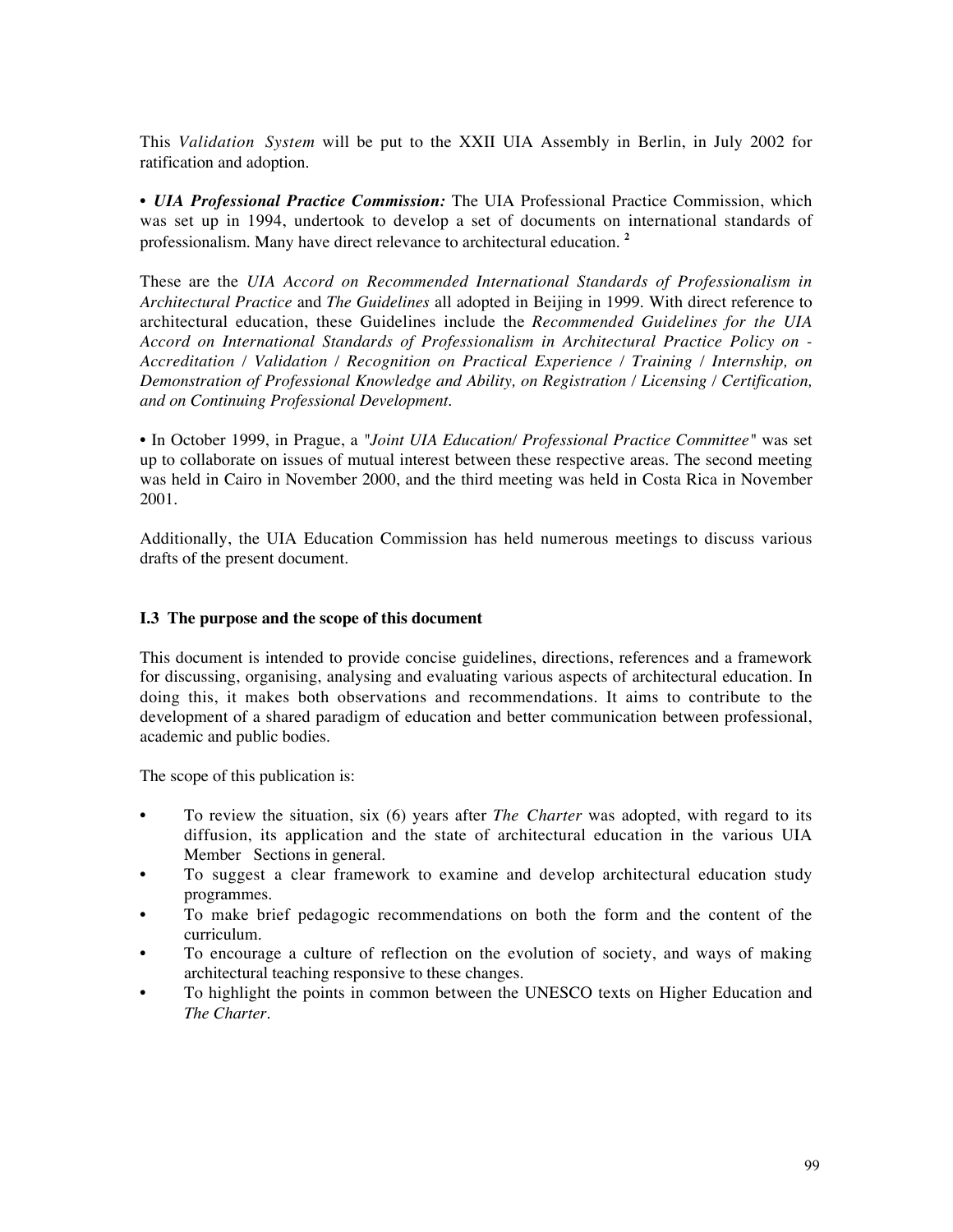# **II Architectural Education: Basic Categories and Dimensions**

——————————————————————————————————————————————————————

Study programmes as well as issues to do with architectural education can best be considered, discussed and evaluated within a precise conceptual framework. This analytical approach is useful in achieving better understanding and better communication amongst those involved and interested in education.

Different theoretical and pedagogic concepts under which to examine education, may exist, but the following set of four categories could be usefully employed in setting out a coherent UIA position on architectural education:

- 1. *Contexts and Objectives* of architectural education
- 2. *Content and Curricular Structure* of architectural education
- 3. *Methods and Media* of architectural education
- 4. *Management and Structure* of architectural education.

These dimensions can briefly be defined as follows:

**1. Contexts and Objectives of Architectural Education** refers to the rationale, in other words, the *"where'*s" and *"why'*s" of education. An understanding of the historical and contemporary contexts which make an institutionalised education system necessary could facilitate more accurate assessment of current educational and professional issues. Objectives also refer to the specific aims and objectives of courses, course components or specific design projects.

**2. Content and Curricular Structure of Architectural Education** refers to the content, in other words, the *"what'*s" of education. Both the overall content of the curriculum and the specific contents of course components, projects, etc. should be accounted for in curriculum design, and be examined in detail to evaluate outcomes.

**3. Methods and Media of Architectural Education** refers to the *"how'*s" of education, in other words, to the modes, means, techniques and vehicles by which the stated contents (i.e. objects) and objectives of courses are achieved. These could range from the traditional studio mode of teaching, slide lectures or research papers to field trips or practice experience, and from traditional drawing to computer generated designs.

**4. Management and Structure of Architectural Education** refers to the management of knowledge, people, time, space and financial resources in educational contexts. It is also to do with the question of "who", that is, who runs the institutions, who teaches, who are admitted as students and who evaluates and validates courses. **<sup>3</sup>**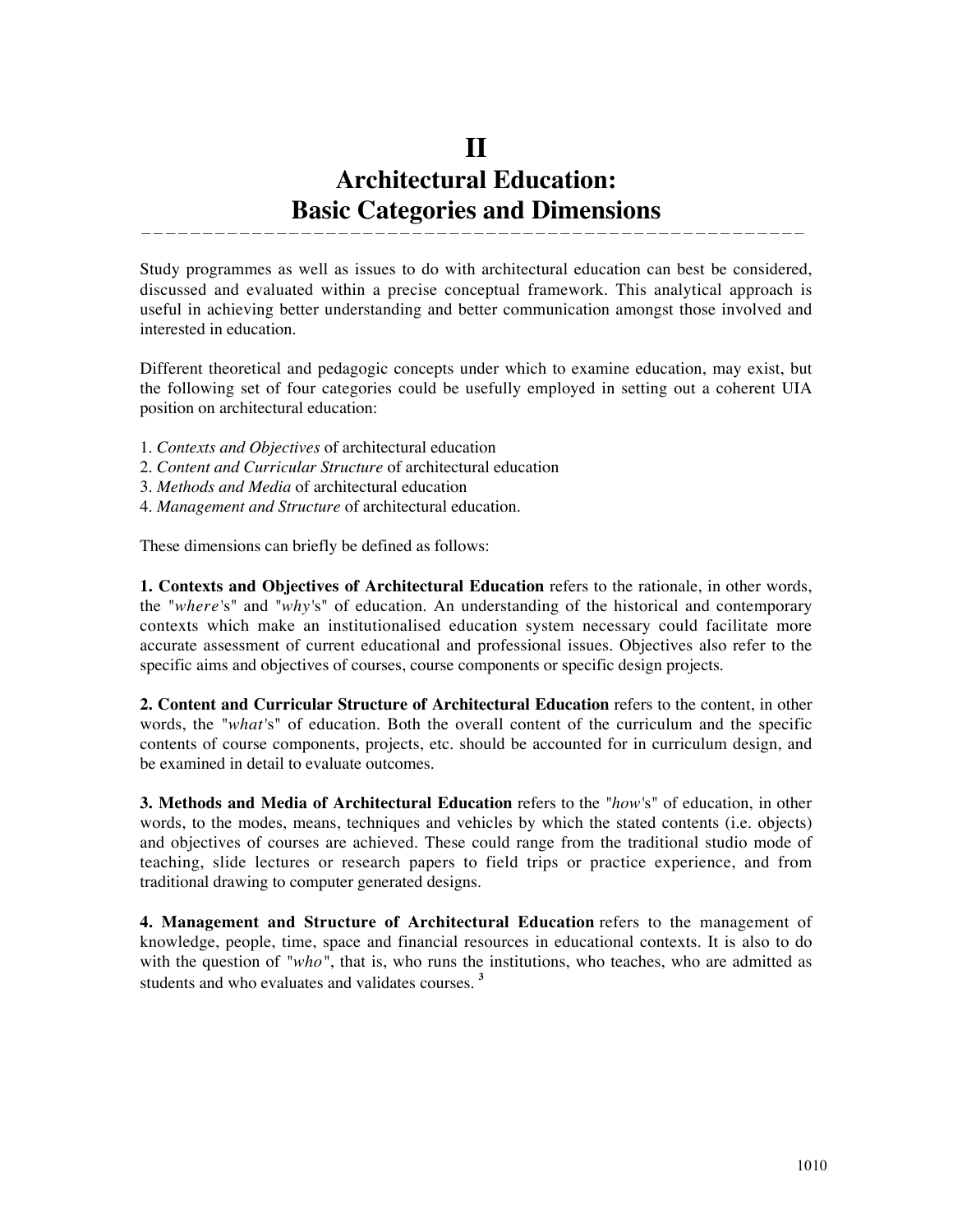### **II.1 Contexts and Objectives of Architectural Education**

#### II.1.0 The contexts, objectives, purposes

Architecture is one of the key professions involved in shaping the built environment and urban space. Architectural education that prepares architects for a professional life should therefore, be seen, at least in the following contexts and the specific objectives pertaining to them:

- Social, cultural, political contexts
- Professional, technological, industrial contexts
- The World: local, global, ecological contexts
- Academic contexts including science and knowledge in general.
- International contexts

There are also a number of new contexts such as the increasing internationalisation of the building industry, the building professions, and architecture itself, the dominant use of the computer and the Internet, etc.

Whatever the detailed dimensions of these contexts, architectural education should have two basic *purposes*:

• **to produce competent, creative , critically minded and ethical professional designers/builders;**

*and*

• **to produce good world citizens who are intellectually mature, ecologically sensitive and socially responsible**. **<sup>4</sup>**

As there is no fundamental conflict between these two purposes, schools, programmes and courses should aim to achieve both of them through different means and vehicles - obviously varying in different geographical and social contexts.

As a corollary to the first purpose mentioned, architectural education should also aspire to improve the quality of architectural output in general and architectural practice in particular. In addition to educating well-equipped graduates, this can be done by research (i.e. constantly expanding architectural knowledge), by setting good examples, by publishing and by fostering contacts with practices.

As a corollary to the second purpose mentioned, architectural education should contribute to the social, economic and cultural development of society - both nationally and globally.

#### II.1.1 Social, cultural, political contexts

Space is by its very nature social, and society is spatial.**<sup>5</sup>** Architecture therefore exists to serve society primarily by designing and planning its spatial infrastructure. Young architects should be encouraged to assume responsibilities as professionals within society.

The basic goal of education is to develop the architect as a "generalist" able to design built form often involving potential contradictions between different requirements, and giving form to society's and the individual's environmental needs. The architect, by virtue of the education received, is the privileged interlocutor of the various elements of society and the State — from local authorities and decision-makers to promoters, contractors, users and the public. Therefore, architectural students should be made critically aware of the political and financial motivations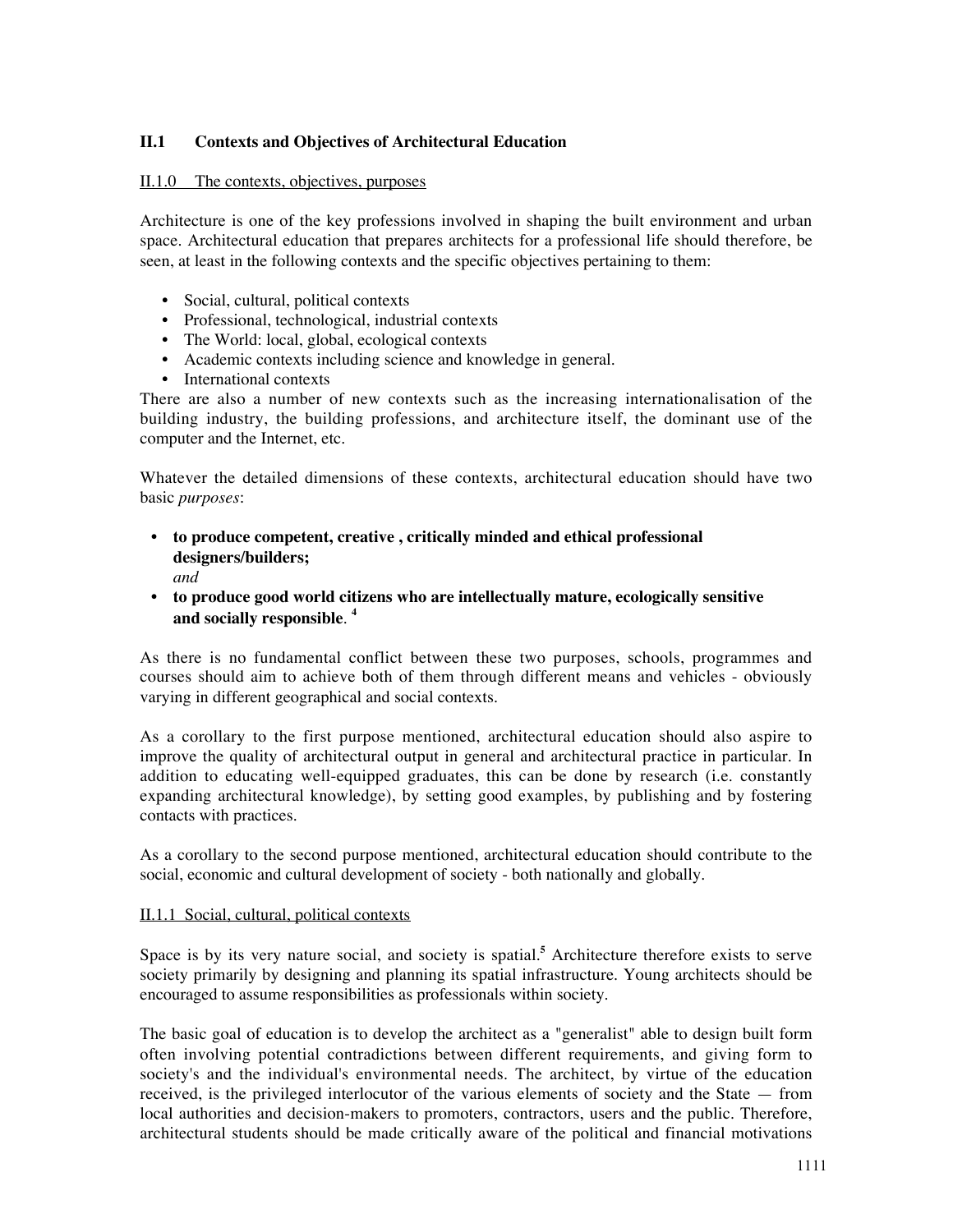behind the clients' brief and building regulations in order to foster an ethical framework for decision making within the built environment.

Architects can be considered as intellectual services' providers whose education enables them to synthesise controversial issues, and contradictory forces. Architects and architecture students must have a responsible professional spirit and a comprehension of environmental ethics. They should work for the benefit of society as a whole, and try to carry out strategies that contribute to the overall quality of human settlements.

Architecture should be considered as a service, accessible to the whole community. It could act as a mediator of social tensions and should be considered as a resource, one of the instruments which contribute to the balance of society.

It is essential to restore the cohesion between architectural production and the development of society in the context of cities. The management of public fabric and its change and development is of particular importance, so that planning policies should also be consistent with the cultural evolution of the population.

"Architecture, the quality of buildings, the way they relate to their surroundings, the respect for the natural and built environment as well as collective and individual cultural heritage are matters of public concern."6

Architects have some significant responsibility for the health, safety, welfare and cultural interests of the public and for the sustainability of the built environment. This responsibility should be clearly stated in legislation, defining the architect's professional responsibility, and should be acknowledged in public education efforts, by using the media, national press, radio and television to achieve a more serious understanding by the public.**<sup>7</sup>** Conversely, it is important that society is made aware of the various areas of knowledge, skills and competence that the architectural profession could deliver, and for which, architectural education is expected to prepare them.

The public must be made conscious of their own surroundings are created, how buildings make a difference in their lives and in what ways they can participate in the design and construction processes. Appropriate education should be instituted in primary and secondary schools, and for adults in mid-career, to establish a more enlightened society with a deep awareness of environmental processes and urban and architectural artefacts constituting the framework for social life.

"It is the duty of the world architectural community to make national and international decisionmaking bodies aware of the special nature of architecture as compared with other services. Architecture can not be regarded as a simple commodity. While it shapes the physical environment, it also creates the future cultural heritage of a particular society.**8"**

Furthermore, the architect's education should enable effective intervention in the numerous fields where construction may not be the sole objective.

#### II.1.2 Professional contexts

In view of these complex expectations, *The Charter* formulated the specific areas of competencies for architectural education as the acquisition of the following: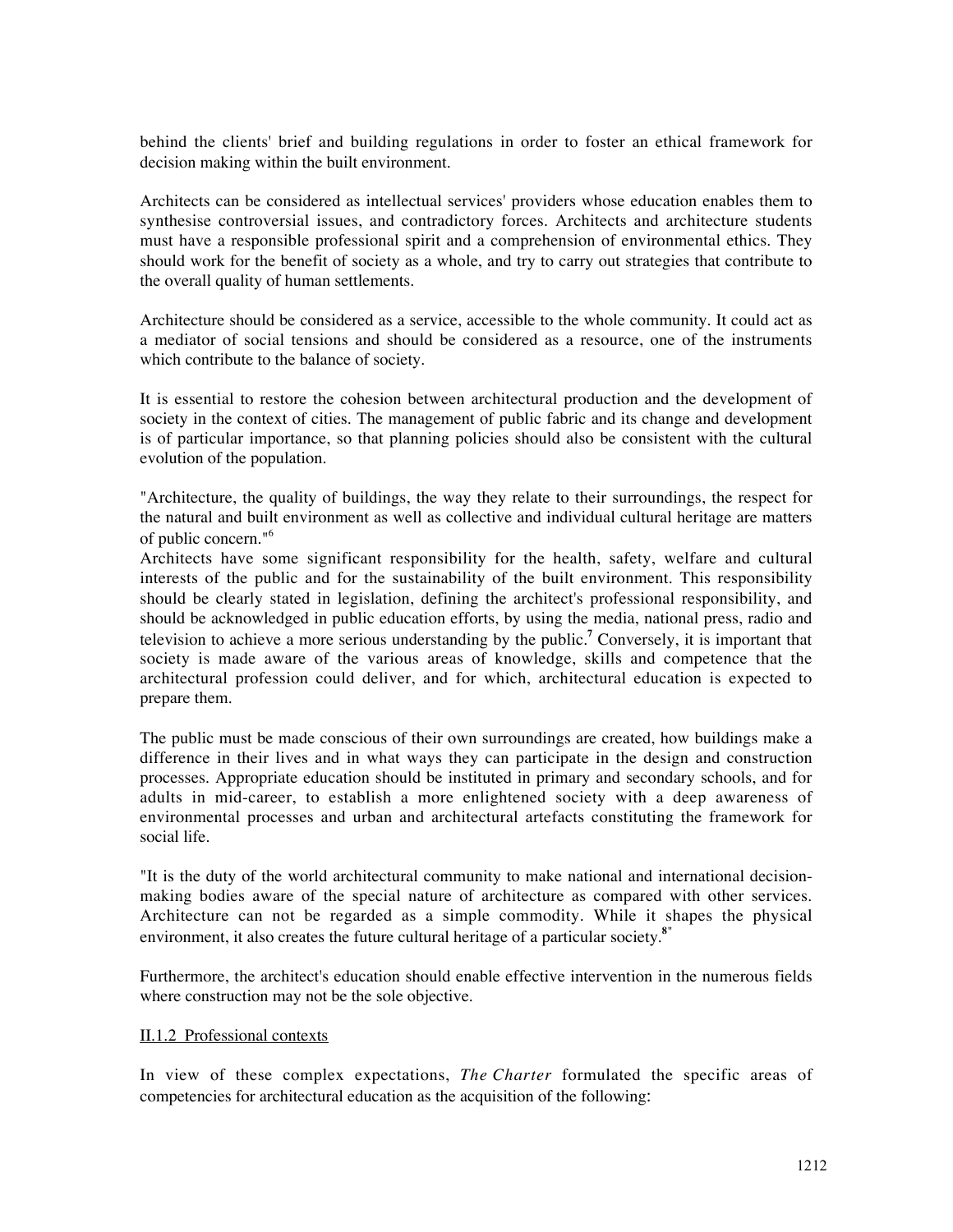- An ability to create architectural designs that satisfy both aesthetic and technical requirements.
- An adequate knowledge of the history and theories of architecture and the related arts, technologies and human sciences.
- A knowledge of the fine arts as an influence on the quality of architectural design.
- An adequate knowledge of urban design, planning and the skills involved in the planning process.
- An understanding of the relationship between people and buildings, and between buildings and their environment, and of the need to relate buildings and the spaces between them to human needs and scale.
- An understanding of the profession of architecture and the role of the architect in society in particular in preparing briefs that take account of social factors.
- An understanding of the methods of investigation and preparation of the brief for a design project.
- An understanding of the structural design, constructional and engineering problems associated with building design.
- An adequate knowledge of physical problems and technologies and of the function of buildings so as to provide them with internal conditions of comfort and protection against the climate.
- The design skills necessary to meet building users' requirements within the constraints imposed by cost factors and building regulations.
- An adequate knowledge of the industries, organisations, regulations and procedures involved in translating design concepts into buildings and integrating plans into overall planning.

The principles and standards of the UIA are aimed at the thorough education and practical training of architects so that they are able to fulfil their fundamental professional requirements. These standards recognise different national educational traditions and, therefore, allow for factors of equivalency.**<sup>9</sup>**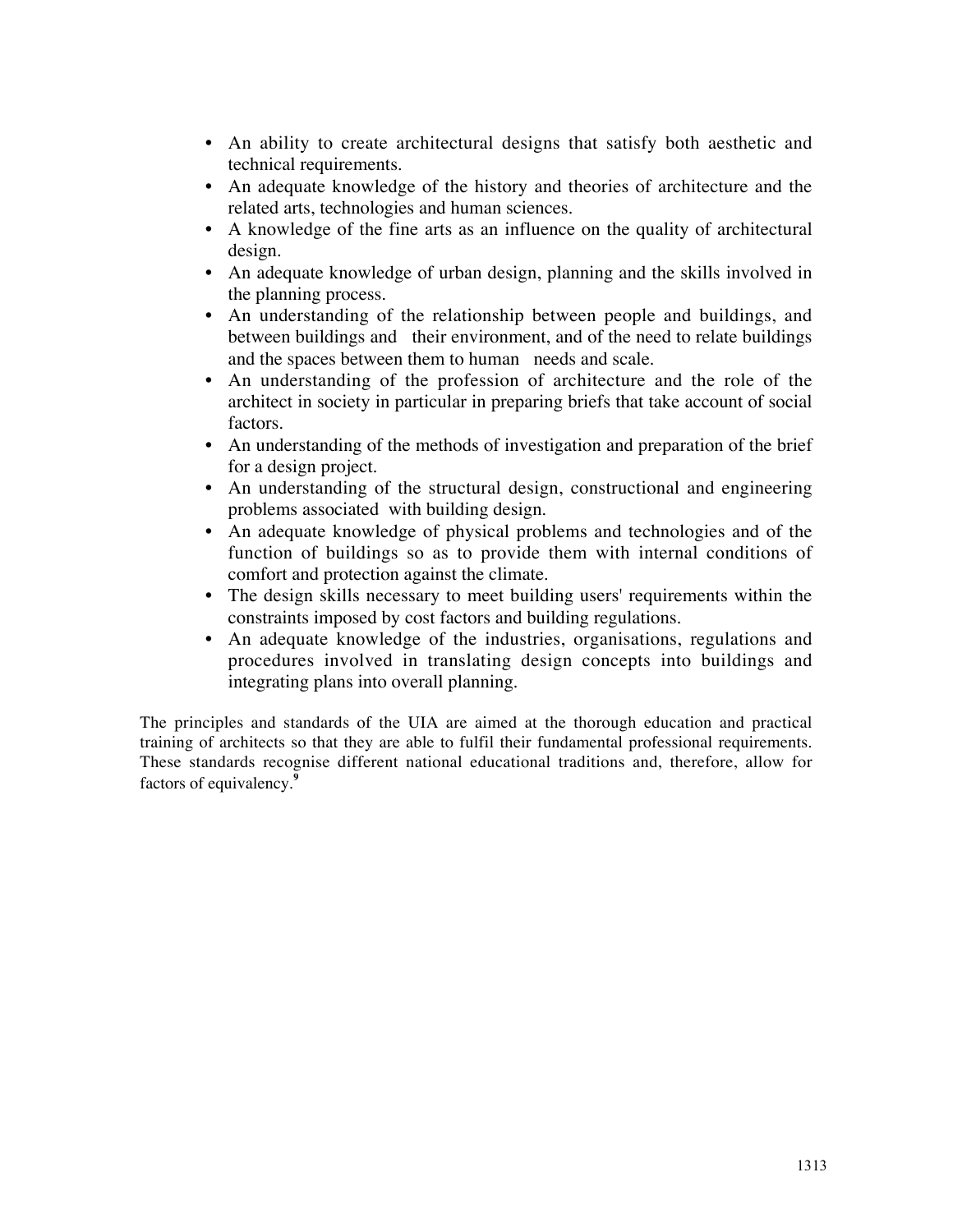#### II.1.3 The World of technology and industry

With architecture always being responsive to the cultural context, the overall aim is the design of buildings that are robust, responsive to climatic conditions and, in the broadest definition, sustainable.

By the end of the Second Stage Professional Architectural Education, students should have a mature understanding of the controlling influence of environmental, structural and technological issues on design and building form, as well as an appreciation of cultural and social issues, visual art disciplines and their influence on design. They should be aware of various institutional and legal as well as constructional processes involved in the design of complex buildings.**<sup>10</sup>** For the majority of full time students these subjects should be taught and learnt in a theoretical context, and strengthened by practical experience by integrating them in design projects.

Architectural education should also equip the student with tools to assume simultaneously the process of intellectual creation and of economic realisation corresponding to the commercial milieu within which the design project is situated. The efficiency of the architect's intervention can only be acquired when the architect is considered to be a "specialist" in this area. It is only through organised education, training and experience that the architect will be able to make the appropriate contribution to, and establish the appropriate influence upon, multi-disciplinary teams in which an increasing number of specialists of complementary disciplines are to be found.

#### II.1.4 Academic contexts

Architecture is an interdisciplinary field that comprises several major components: humanities, social and physical sciences, technology and the creative arts. "Since architecture is created in a field of tension between reason, emotion and intuition, architectural education should be regarded as the manifestation of the ability to conceptualise, co-ordinate and execute the idea of building rooted in human tradition.**11"**

The future of architecture also depends on an understanding and assimilation of the achievements of other disciplines and professions.**<sup>12</sup>**

Although, like other branches of professional education, it is primarily assigned the task of educating future architects, architectural education is, generally, part of the university system and must adjust to and benefit from the traditions of the university, such as doing research and seeing the professional practice within the context of society and science.

#### II.1.5 International Contexts of Architectural Education

As one of the oldest industrial, creative and cultural activities, and as one of the established professions, architecture has always been international and cross-cultural by its very nature. However, there is evidence to suggest that a significant section of the architectural profession and building production is becoming increasingly "multi-national" at quite another level of institutional and cultural complexity.

This trend of internationalisation is creating both new potential and new, often unprecedented, problems. Traditional professional attitudes are coming face to face with major political and economic developments and environmental factors. If architectural practice and education are to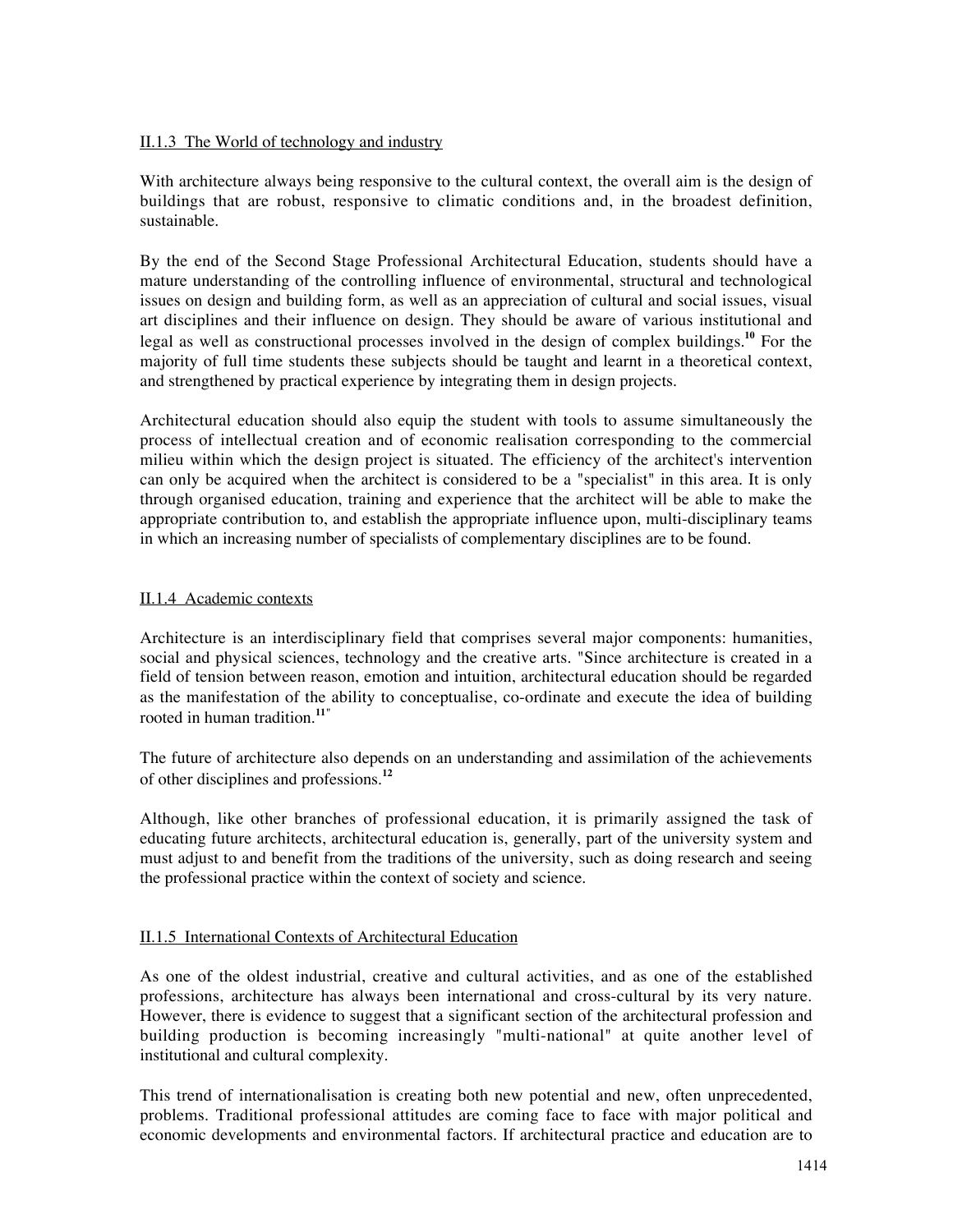become more international, that is, be aware of and responsive to, and participate in, the developments, formulations must go beyond traditional definitions and education must take these into account. Mutual recognition of qualifications and education across previously discreet national sovereignties is a new factor that can be fostered to allow wider movement of architects and students.**<sup>13</sup>**

UIA in general, and the educational and professional bodies in particular, are well placed to guide these developments.**<sup>14</sup>**

In the increasingly global world, architects should be trained to not only understand, protect and highlight architectural heritage in their countries, but to also understand the contexts, both territorial and cultural, in which they may be called upon to work.

In a wider sense, the mobility of persons also covers the sometimes large human masses that gravitate to the major urban conglomerations, especially in the developing countries, where uncontrolled development fails to meet the habitat and favourable and sustainable environment needs and rights of all people. The challenge set by this mobility requires that architects should be trained to respect, analyse and protect the different cultural backgrounds, and accept the social and cultural responsibility of responding to each local context and identity.**<sup>15</sup>**

#### **II.2 Content and Curricular Structure of Architectural Education**

### II.2.0 The "Content" of Architectural Education

What architectural education is about can be considered with respect to the *content* of education, to the structure of the curriculum and the individual courses, to the areas of knowledge, skills and competence, and to a number of other areas covered by the curriculum or by schools in general.

The "*content*" of architectural education can be seen in at least the following senses:

1. *Content of the curriculum and the school life in general:* subject areas, timetabled course components, number of hours, credit ratings, hierarchy of subjects and their teachers, emphasis placed on them, project reviews and examinations,

2. *Content of the syllabus and the activities within or outside the school* (including design work, travelling, fieldwork, practical experience,): actual bodies of knowledge taught, specific geographical areas, cultures, building types or periods of history covered, methods used, degree of integration or separation between the taught content and studio work, the types of media used,

3. *Method as content (and, content as method)*: the modes, medium, techniques, tools and methods that constitute not just the means but the ends or substance of design and pedagogy as, for example, is (or is not) the case with drawing-dominated design teaching, use of computers or slide-show lectures.

4. *Content of the contexts* (historical, cultural, ecological, legal, social and physical) within which students and teachers operate, such as architectural and non-architectural trends, movements, media, ideologies, fashions, the profession and its definition of educational goals, the society's dominant value systems or laws.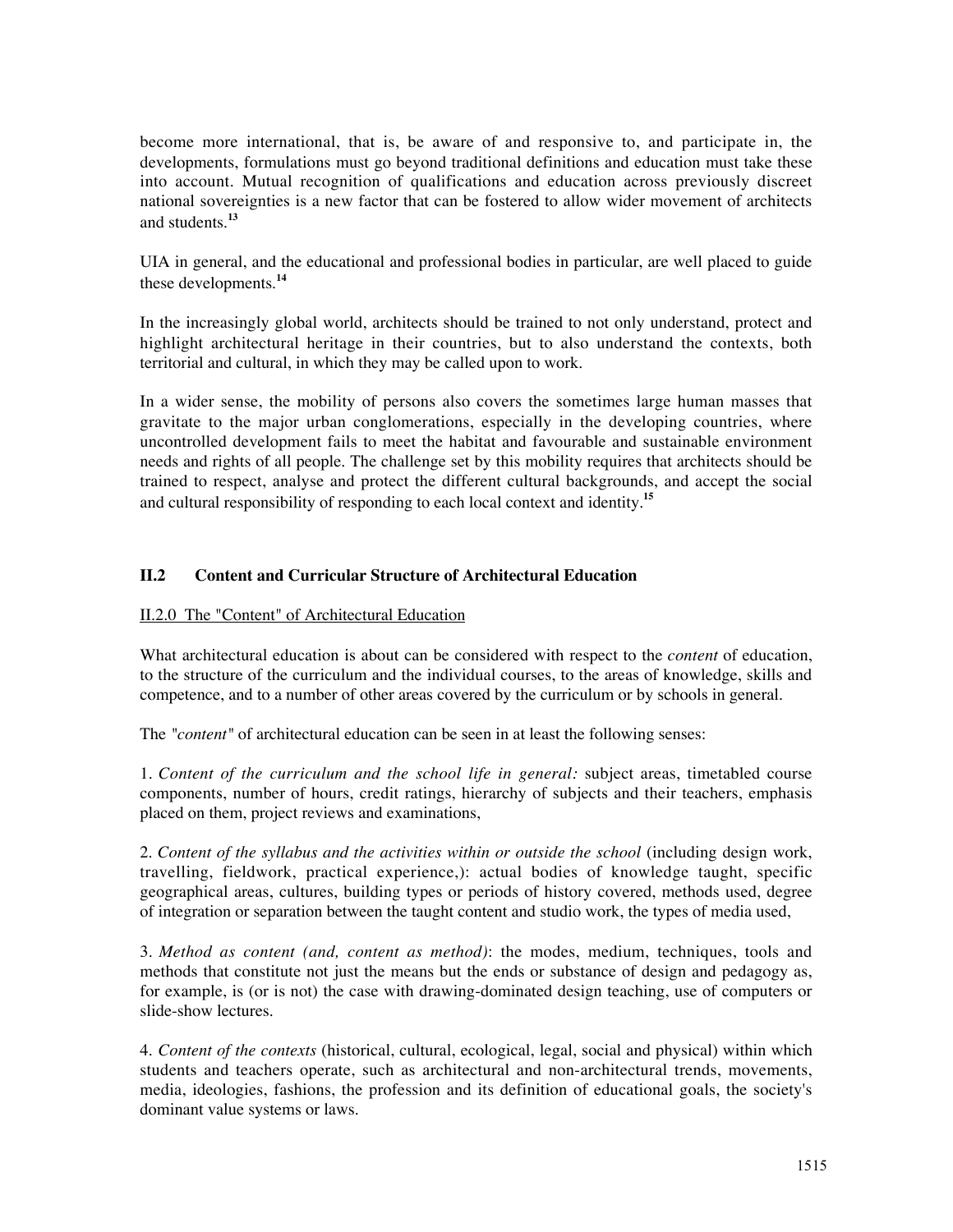5. *Content of students' extra-curricular involvement* within or outside the university with direct or indirect bearing on their architectural and intellectual development, such as sports, arts, politics, personal relationships, membership of societies, involvement in cross-school or international formations such as "Winter Schools", entering competitions, occasional architectural or nonarchitectural employment for a variety of motives.**<sup>16</sup>**

In general, the contents of architectural education should

- (a) aim to be as comprehensive in its coverage as possible, hence, be *generalist*;
- (b) try to *specialise* in areas where particular foci and accuracy are essential;
- (c) aim to *integrate* areas of knowledge, know-how and skills from allied professions, such as engineering, arts, economics, etc.
- (d) allow *higher* levels of knowledge or specialisation through postgraduate programmes, multi-professional courses, research or short courses;
- (e) take care not to be fixed, but respond to emerging forms of practice and to *changes* in the construction industry, in universities and in society at large.

#### II.2.1 Curricular Structure of Architectural Education

"*Structure of Architectural Education"* can be seen in two distinct, but closely related, senses:

- 1. The organisation of courses in terms of their specific content and teaching modes, i.e*. "curricular structure"*;
- 2. The organisation of the whole study programme into variously numbered years, stages, parts, degrees, etc.

The organisation and the content of the curriculum will be examined in this section while the structure of education as a whole will be dealt with under *"Management and Structure of Architectural Education"*.

As will be listed under *"Curricular Capabilities"* below, there are usually distinct subject groups in an architectural curriculum: design studio (including urban design, landscape), history, theory and humanities courses, professional practice-related courses and construction-related courses. The studio everywhere, is considered to be the "core" of the curriculum, and the relationship between the studio and other course components tends, in general, not to vary much.

The ways in which course structures, hence course contents are determined could vary depending on their relationship with other institutions or disciplines. They could range from fully universitybased programmes to combined courses with allied professional disciplines (e.g. engineering), to stand alone schools under non-educational institutional control (e.g. a ministry of construction), or to privately financed and run ones.

The architectural curriculum, as distinct from the majority of other disciplines in the university system, is organised with a special*,* privileged*,* "*core"* subject, i.e. design. The relationship between various courses and their contents, order and hierarchy and the structure of the sequence of years or groups of years are specific to architectural education.

The studio itself can be organised in a number of ways that could add to the richness of educational experience and enhance learning outcomes. Throughout the architecture schools, there are established organisational modes which might change from time to time. For example, the studio/ atelier system can be articulated as *"Units", "Project Groups", "Work Bases",*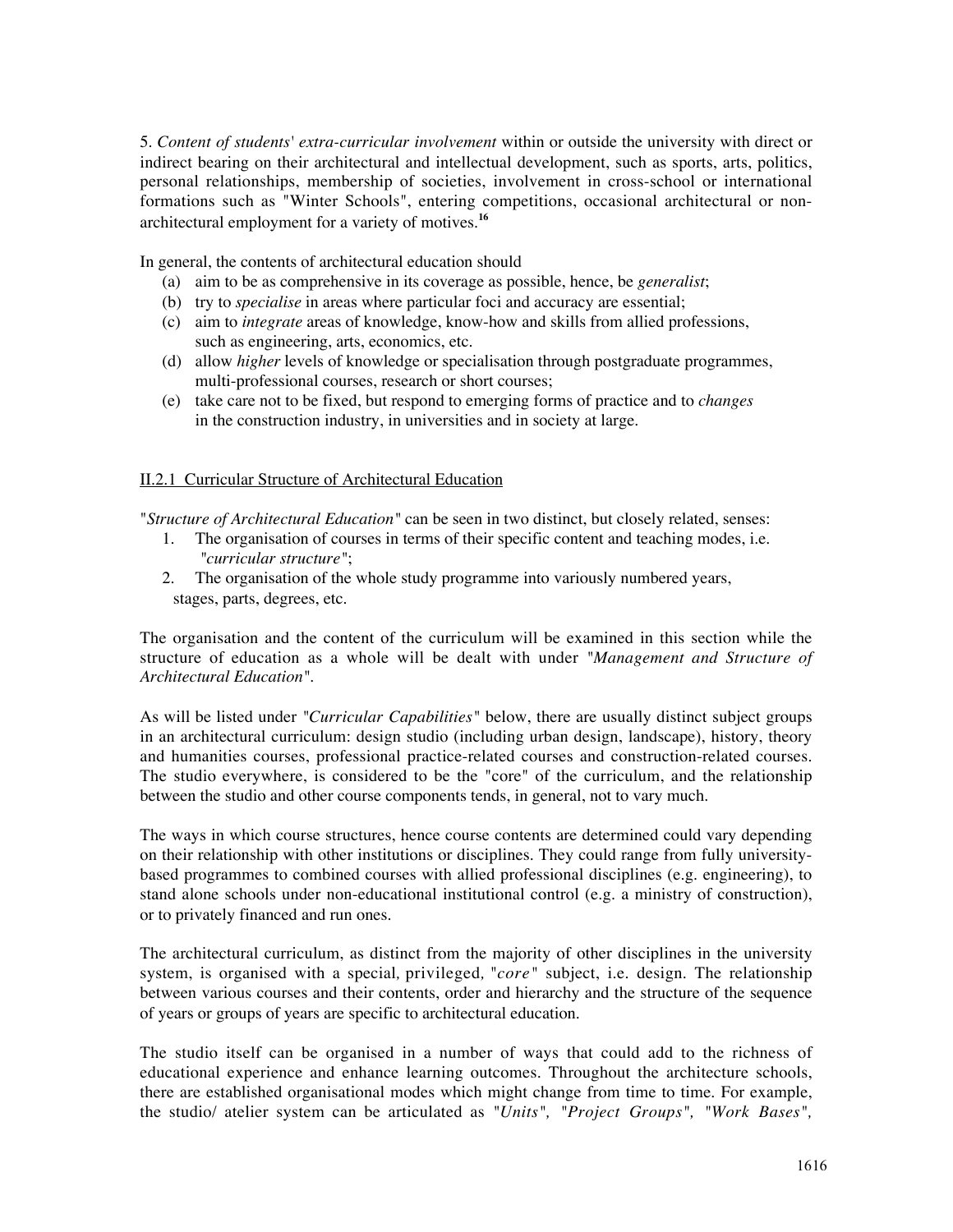*"Blocks", "Subject Groups", "Vertical Studios"*, etc. These could intersperse with the nationally established years or "Parts" sequences.

In the following two sub-sections, the curricular course structure and content will be examined in some detail.

### II.2.2 Curricular Capabilities

Architecture students by the end of their study programmes need to acquire the following capabilities of *Design*, *Knowledge* and *Skill* to fulfil the architect's role as a generalist capable of co-ordinating interdisciplinary objectives. Students must develop the ability to integrate the range of capabilities listed under *"Knowledge"* below. It is this ability that distinguishes architects from other providers of built environment services. Integrative skills develop in complexity over an architecture course. **<sup>17</sup>**

#### **A. Design**

- Ability to engage imagination, think creatively, innovate and provide design leadership.
- Ability to gather information, define problems, apply analyses and critical judgment and formulate strategies for action.
- Ability to think three-dimensionally in the exploration of design.
- Ability to reconcile divergent factors, integrate knowledge and apply skills in the creation of a design solution.

### **B. Knowledge**

#### B1. *Cultural and Artistic Studies*

- Ability to act with knowledge of historical and cultural precedents in local and world architecture.
- Ability to act with knowledge of the fine arts as an influence on the quality of architectural design.
- Understanding of heritage issues in the built environment
- Awareness of the links between architecture and other creative disciplines.

#### B2. *Social Studies*

- Ability to act with knowledge of society, clients and users.
- Ability to develop a project brief through definition of the needs of society, users and clients, and to research and define contextual and functional requirements for different types of built environments.
- Understanding of the social context in which built environments are procured, of ergonomic and space requirements and issues of equity and access.
- Awareness of the relevant codes, regulations and standards for planning, design, construction, health, safety and use of built environments.
- Awareness of philosophy, politics, and ethics as related to architecture.

#### B3. *Environmental Studies*

- Ability to act with knowledge of natural systems and built environments.
- Understanding of conservation and waste management issues.
- Understanding of the life-cycle of materials, issues of ecological sustainability, environmental impact, design for reduced use of energy, as well as passive systems and their management.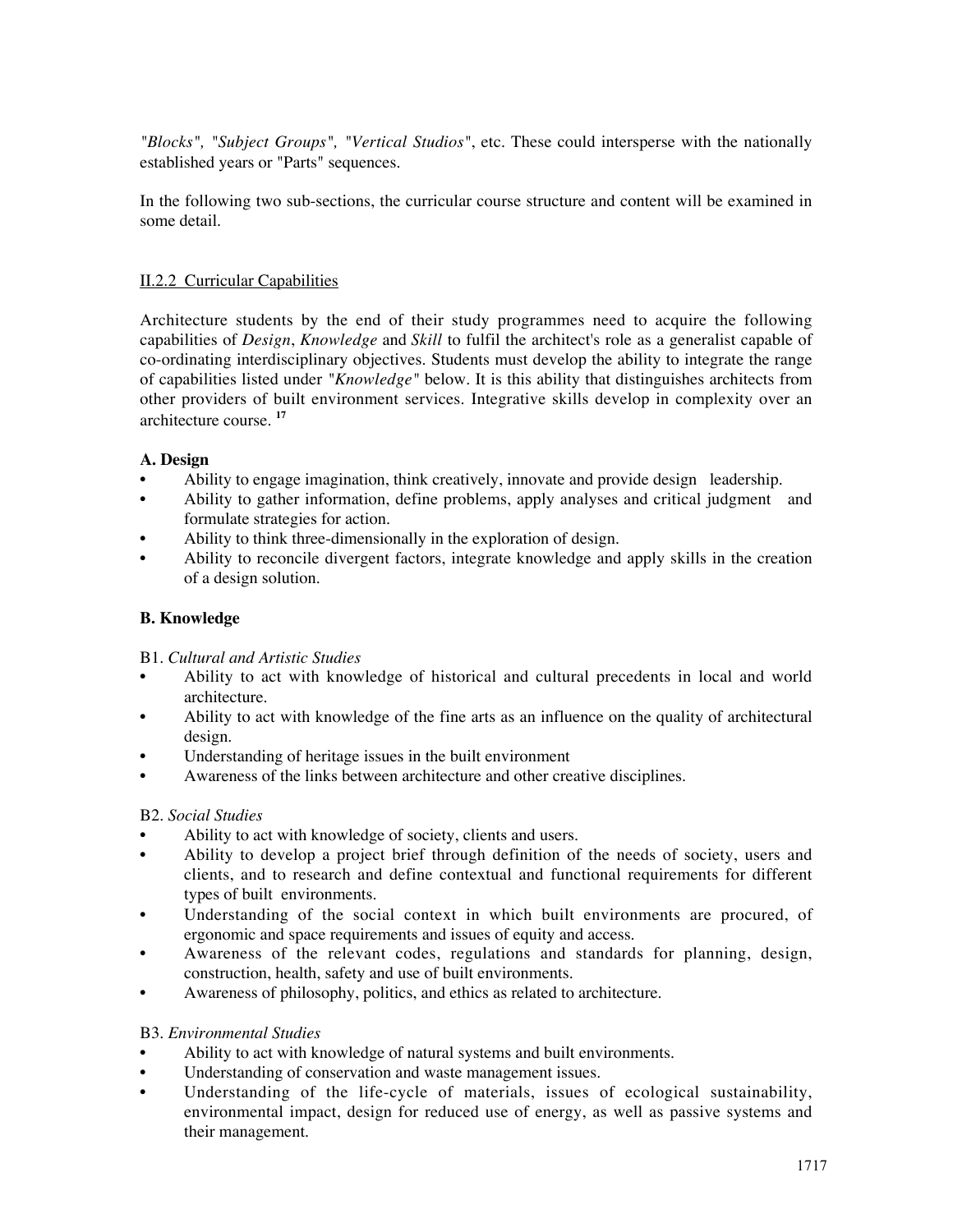- Awareness of the history and practice of landscape architecture, urban design, as well as territorial and national planning and their relationship to local and global demography and resources.
- Awareness of the management of natural systems taking into account natural disaster risks.

#### B4. *Technical Studies*

- Technical knowledge of structure, materials, and construction.
- Ability to act with innovative, technical competence in the use of building techniques and the understanding of their evolution.
- Understanding of the processes of technical design and the integration of structure, construction technologies and services systems into a functionally effective whole.
- Understanding of services systems as well as systems for transport, communication, maintenance and safety.
- Awareness of the role of technical documentation and specifications in design realisation, and of the processes of construction cost planning and control.

### B5. *Design Studies*

- Knowledge of design theory and methods.
- Understanding of design procedures and processes.
- Knowledge of design precedents and architectural criticism.

#### B6. *Professional Studies*

- Ability to act with knowledge of professional, business, financial and legal contexts.
- Ability to understand different forms of procurement of architectural services.
- Awareness of the workings of the construction and development industries, financial dynamics, real estate investment, and facilities management.
- Awareness of the potential roles of architects in conventional and new areas of activity and in an international context.
- Understanding of business principles and their application to the development of built environments, project management and the functioning of a professional consultancy.
- Understanding of professional ethics and codes of conduct as they apply to the practice of architecture and of the architect's legal responsibilities where registration, practice and building contracts are concerned.

# **C. Skill**

- Ability to act and to communicate ideas through collaboration, speaking, numeracy, writing, drawing, modelling and evaluation.
- Ability to utilise manual and electronic graphic and model making capabilities to explore, develop, define and communicate a design proposal.
- Understanding of systems of evaluation that use manual and/or electronic means, for performance assessments of built environments.

#### II.2.3 The Structure of the Educational Sequence

#### **A. Basic First Stage Architectural Education**

Basic First Stage Architectural Education should establish the core principles and basic architectural knowledge, to develop awareness of, and aptitude to, design, coordinate and carry out projects.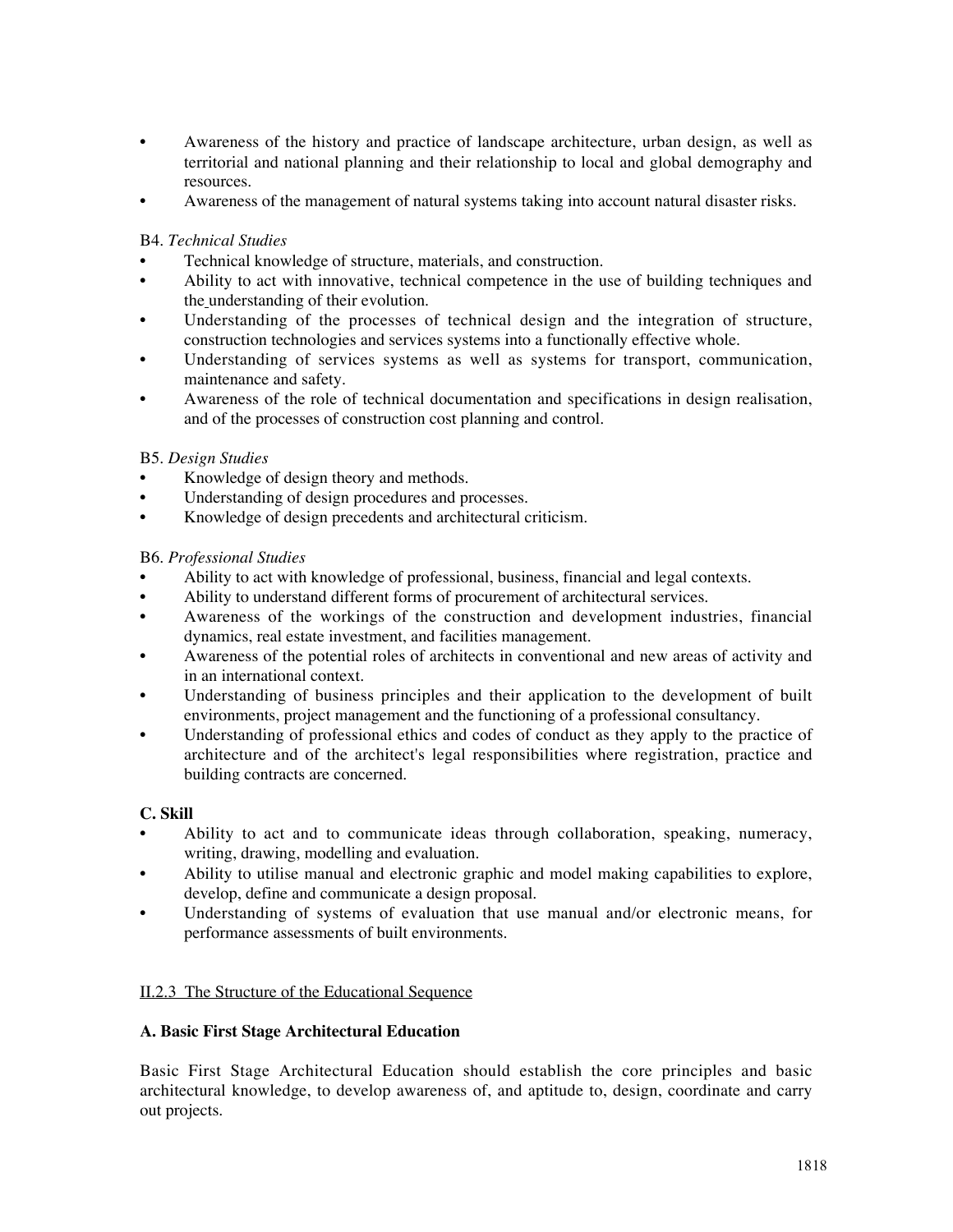The first two or three years in the architect's education require rigorous and very careful programming. Architecture should be the main element of this university level education, but should also be supported by an awareness of wider design and artistic skills through the provision of a wide range of electives.

Given that architecture is an interdisciplinary field covering several major areas - social sciences, physical sciences, technologies and creative arts - students, from their first years, must be given not only the notion of the interdisciplinarity of each problem but also the capacity to respond with appropriate solutions.

At the successful completion of the First Stage, a non-professional first degree/diploma or first cycle certificate can be awarded. This, however, should not entitle the holder to become registered, licensed or certified as an architect.

The first stage of architectural education should not offer early specialisations as it can compromise the expected outcome of that education. Specialisation should not be introduced until the student has achieved a basic first stage architectural education.

#### **B. Second Stage Architectural Education**

Following the successful completion of the First Stage, a Second Stage of education should be undertaken to make up the five years recommended by UIA. This can take place after a supervised year of professional practice, or straight after the First Stage.

The Second Stage Professional Architectural Education should continue the core principles, the curricula and the calendar year rhythm set in the Basic First Stage Architectural Education, and it should promote the need for the continuation of excellent staffing resources, coupled with a flexible approach to the structure and content of the study programme, examined through unit outcomes. It is important that the best architects and the most gifted teachers in each institution be assigned to teach these students. It would also appear appropriate that more electives be available to students who have reached this level of education.

Architecture should still, therefore, be the main element of this university level education.

This Second Stage Professional degree, diploma or second cycle certificate can mark the successful conclusion of this architectural education and may be used, with the required practical experience, for the holder to become registered, licensed or certified as an architect, depending on the requirements of the registration, licensing or certifying system.

The UIA should facilitate greater understanding of standards, hence, greater possibilities of exchanges between study programmes, programme modules, staff and students in different countries. Greater use of experience and expertise possessed by practising architects must be utilised. Conversely, academics must be encouraged to contribute to the practice of architecture in different ways (e.g. mid-career education, research-based design).

#### **C. Third Stage Architectural Education**

Considering the need to develop further into areas of professional and/or academic knowledge and competence in areas pertinent to design, building, urban planning, and the fact that it is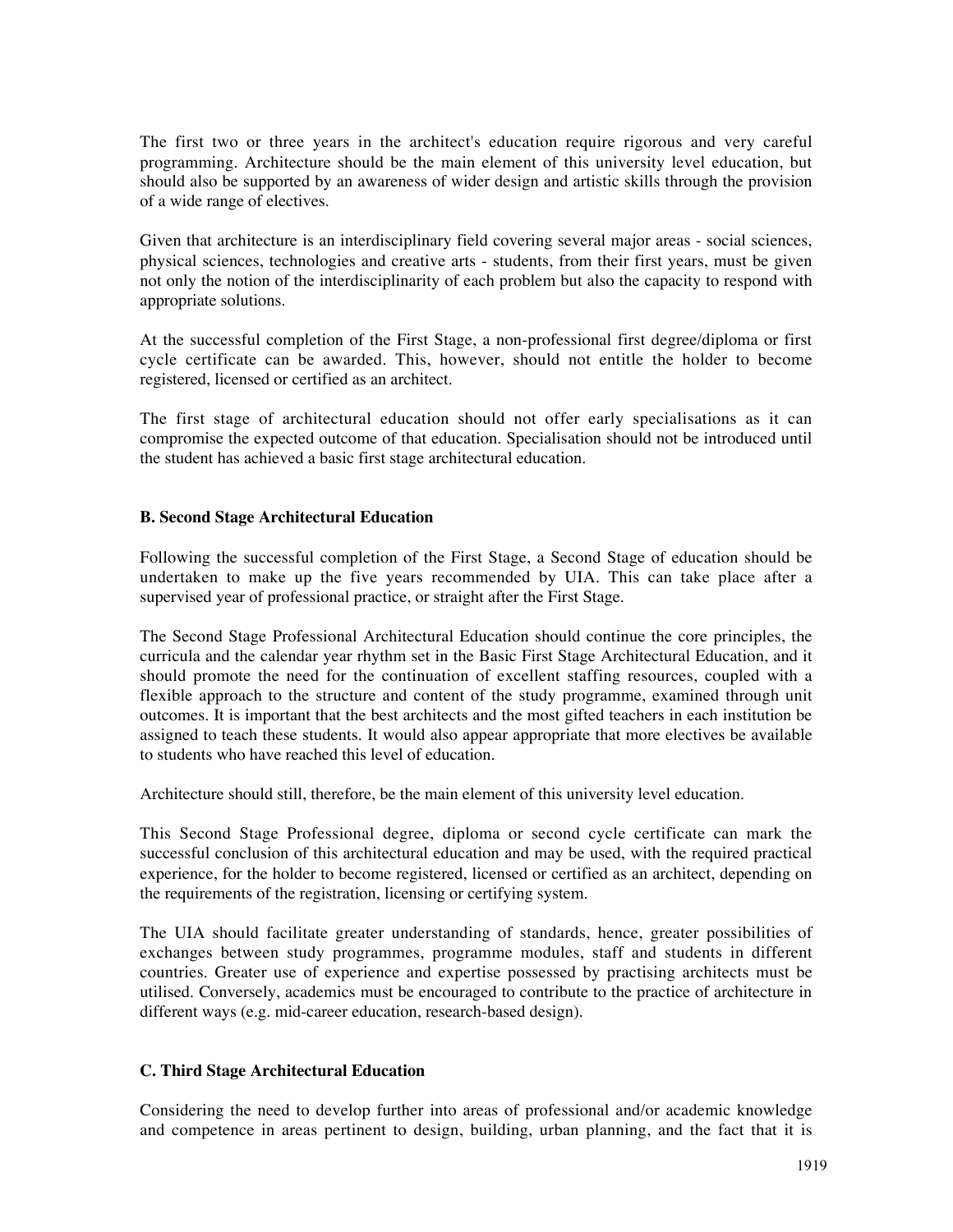unrealistic to expect the First and even the Second Stage of Architectural Education to provide mastery of all those areas, it is necessary to have Master's level courses. Such courses can both teach specialised knowledge and skills, *and* help develop architectural knowledge through research. A Master's level course can variously be professional, academic, taught, research-based, or appropriate combinations of these.

#### **D. Doctorates in Architecture**

Doctoral education, hence Doctoral Degree<sup>18</sup>, is universally recognised to be the highest form of education within the university system. Although a relatively more recent addition to architecture, Doctoral research can have valuable contribution to both architectural knowledge and architectural profession, but, also and directly, to the education itself.

If architectural knowledge is to develop in quality and increase in quantity, Doctoral level research must be extended. As a research training itself, it can equip the holders to guide research in schools and to promote more informed design teaching in the studio.

#### **II.2.5 Research / Innovation in Architecture and Architectural Education**

The briefest definition of research is that it is systematic inquiry, the result of which is new knowledge. <sup>19</sup> If architecture is seen as a practice whose responsibility goes far beyond the exercise of architectural skills or the application of the necessary knowledge to a particular project, and if the profession wants to deal with the outer world adequately, then, the constant improvement of knowledge must be on top of the professional, hence, educational, agenda.

The list of *"Fundamental Requirements of an Architect"* adopted by UIA, includes a vast range of skills and knowledge which the narrowly defined professional scope can hardly do justice to in their entirety. Architecture, at least in part, depends on other disciplines and professions to provide it with the knowledge necessary for designing, planning, building and managing the built (and, partly, the natural) environment.

Professional practice generally relies on a combination of skills and experience specific to architecture, and, in the process, tends to *use*, rather than *produce* knowledge. To deal with complex urban, technological, economic and cultural aspects of their work, to deserve the place it has in society, and to fulfil its own self-image, architecture must develop and enrich its own knowledge base, make its discourse more consistent, and the evaluation of itself and its products more systematic.

As to its education, it is a truism that it must go beyond "*training"*. To do that, architectural education must contribute to the development of architectural knowledge and culture as a part of its mission. The educational set-up is in fact the ideal place to do just that, for it would have the in-house opportunity of airing and testing research findings and getting feedback from students as well as from other disciplines within the university.

Whereas until the 1970's much of the research done in architecture was historical and monographic, the subsequent decades have seen a growing interest in the interdisciplinary aspects of the buildings, their use, cities, etc. This has led to a greater interest in other areas of knowledge pertinent to architectural practice.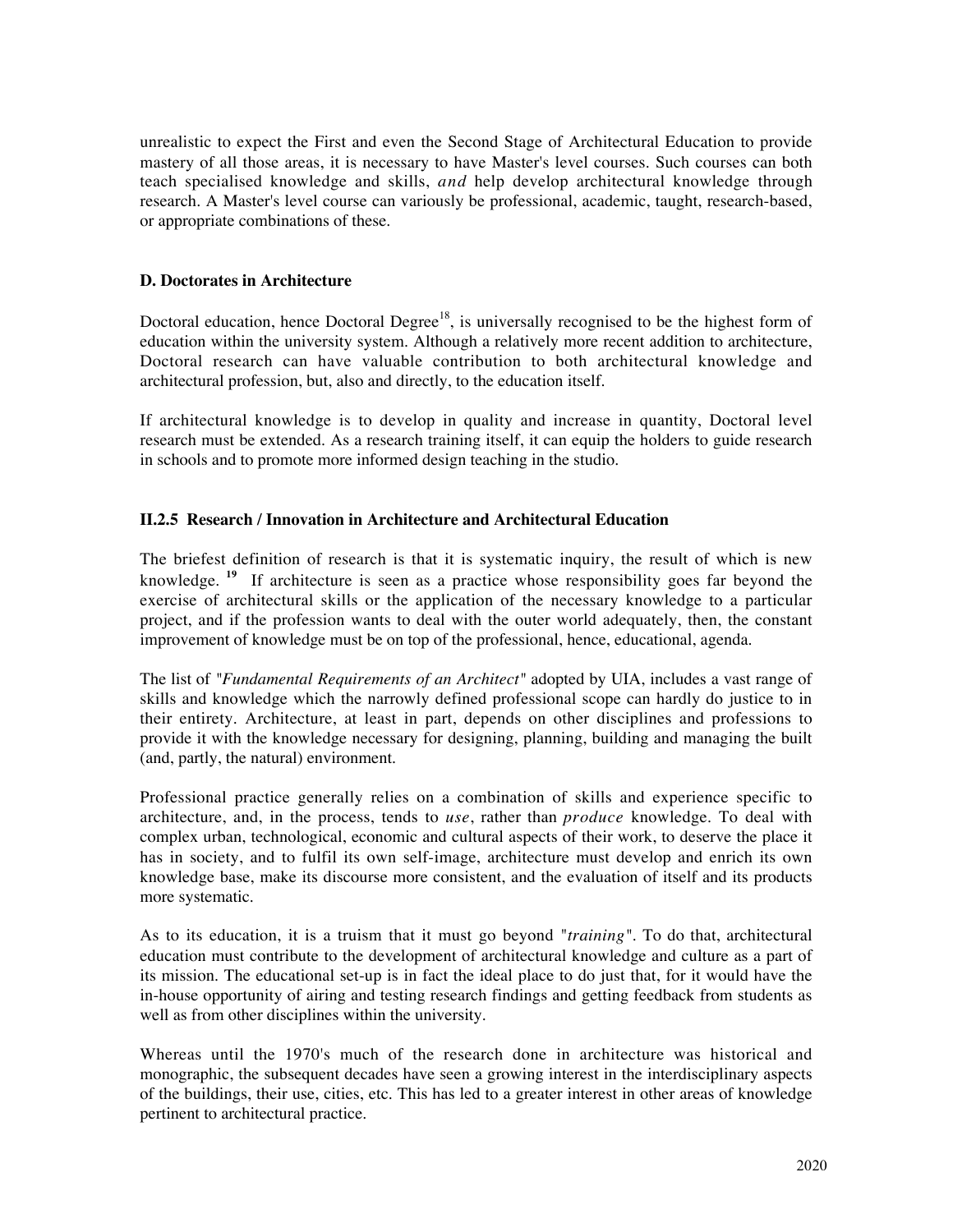The UNESCO "World Declaration on Higher Education for the Twenty-First Century: Vision and Action" in Article 5 (a) encourages advancing knowledge and disseminating its results using research.

Research may be *fundamental, applied, strategic, action, participant, practice-based*. Fundamental research aims at providing a more adequate knowledge of the world, of beings, of societies. It assembles the facts, develops explanatory theories, validates or invalidates these theories with the help of reproducible experiments. The aim of applied research, on the other hand, is to develop human activities in the light of progress made in fundamental research. It depends on a branch of activity from which it draws its initial potential and its function. It renders objects and practices possible through innovation and thought. It is subject to circumstances and its results can only be validated through use. Very frequently, applied research implies transfer of technological processes that would enable architects to test new systems, methods, materials and technologies in construction.

Apart from research applied to projects in workshops and architects' offices, architectural research is usually located in universities mainly because of the absence of any direct application in practice or any industrial outlet for its findings. It cannot also easily set up an autonomous department in major research centres because of its transversal character in comparison with classical disciplines. It often has difficulty in attracting funds from the industry or the profession or from science and technology-based research funding bodies. It therefore calls for more recognition and public backing.

In cultural, technical and emotional fields, architectural research has characteristics common to such fields. The accumulation of knowledge is connected to associated sciences which nourish it, or it is applied to the understanding of the mechanism of its own practices; but, its applications find their outlets in the improvement of the process of the project itself or in innovative techniques and the development of the framework it helps to produce.

It is important that fundamental research, applied research, innovation and the transfer of various technologies are projected onto education and that these lead both to the development and the diversification of the content of teaching. This motivation implies the intervention of other disciplines in the art of building including that of practicing architects.

Research should contribute to the definition of the university level education as recommended in *The Charter*. By the very nature of architectural representation, the results of research must not be limited to texts alone and when possible, these results should be put into multiple media, including drawings.

Attention should also be paid to the fact that the various fields of research, such as technology and aesthetics, should be united to create an interdisciplinary field of work in tune with sciences and the arts. Today, ecology and sustainable development have become another point of departure for research.

The "university level" required by *The Charter* supposes that part of the activity be devoted to education "for and by research", the only means of raising the standard of education and of developing professional habits and production techniques. Such an educational programme might logically result in Master's or Doctorates in architecture.

#### **II.3 Methods and Media of Architectural Education**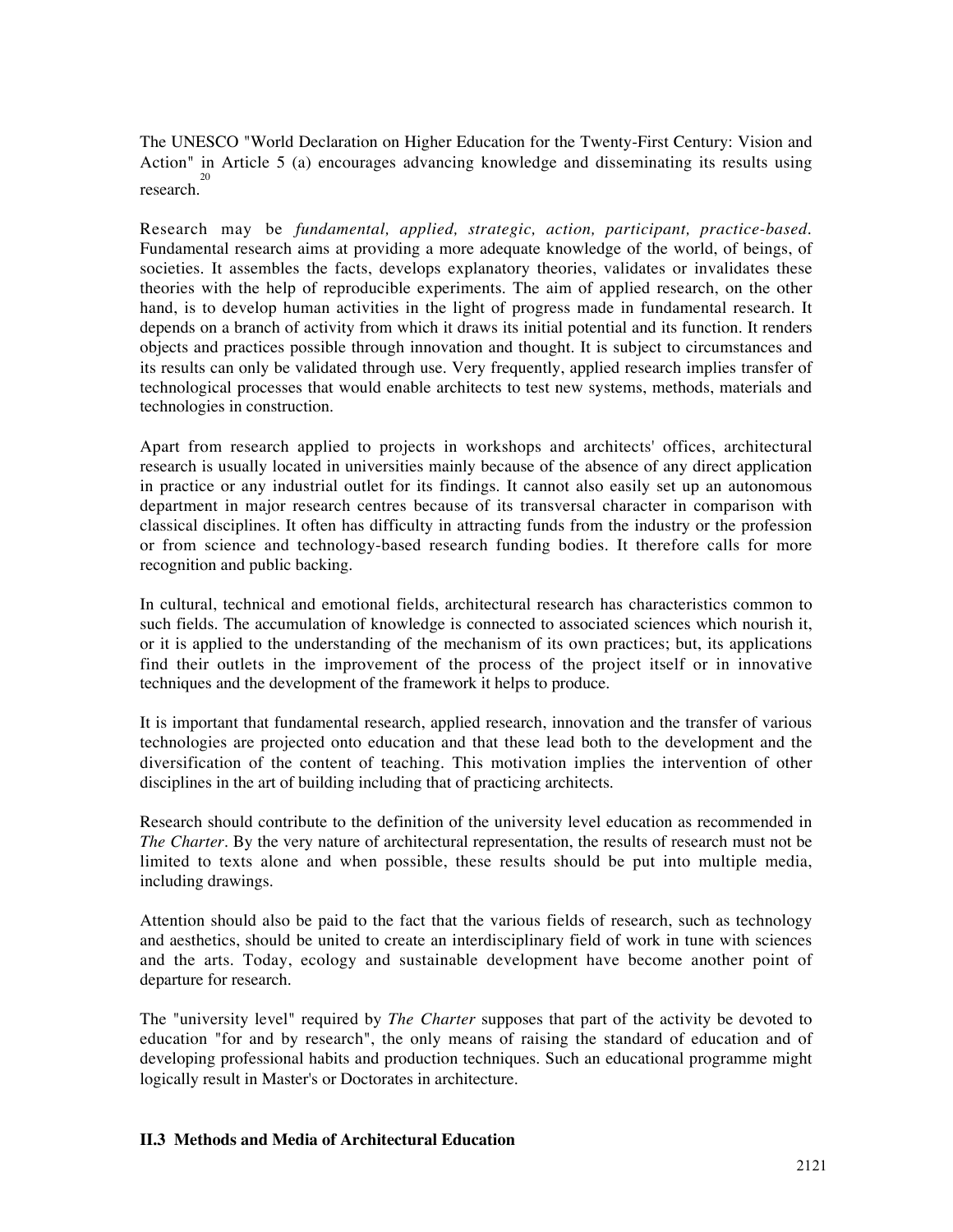Educational aims and objectives, professional expectations, and curricular contents and capabilities are only achievable when operationalised in pedagogic means. Each educational and/or professional objective may variously require special courses, course components, design projects, exercises, research, and specific teaching methods and medium.

Each project and/or course is also a vehicle to achieve three types of goals:

- 1. Immediate learning outcomes to be built upon in other courses and in subsequent years in the institution;
- 2. Long-term education / training of architects;
- 3. Wider "purposes" of education of architects as responsible citizens.

Whilst no single project or a single course can fulfil all these expectations, through sensitive educational methods and pedagogic techniques future architects can build up a range of professional abilities and sensibilities as well as necessary life skills.

The question of "methods" should not however be confined to those of studio / design teaching only. Whilst the very open-endedness of the design process is a stimulant of creativity and a rich source of innovation, it could also be a limiting factor as far as coping with, and responding to, the social, technical, and environmental objectives (some of which were mentioned in Section II.1, "Contexts and Objectives") Many of those objectives require systematic thinking, research and application as well as creative skills. The task of architectural education must therefore be to combine the methods from various disciplines and arts with which to invoke creativity, but, also, to promote on those fronts the methods unique to architecture and design.

Architectural education embodies a unique combination of traditional, lecture-based subject teaching and design-centred, studio-based teaching modes. Additionally, architecture courses in most countries is one of the longest offered. On the background of these characteristics, the *"integration"* of the diverse subjects and modes of teaching is the key pedagogic issue that impinges on the effectiveness of education.

To achieve the "objectives" of architectural education as stated through the teaching of the "content", both traditional and innovative new modes and techniques should be used. Architectural education with its long history from apprenticeship to building, engineering, art and university education already possesses some unique teaching modes and methods (e.g. studio). In order to meet the demands of changing social and urban needs, lifestyles, technologies and specificities of the university education, and to utilise emerging design tools (e.g. computers), and teaching modes (e.g. distance learning), innovation and experimentation in teaching methods must be encouraged.

Some use can be made of the methods and mediums of related professions (e.g. urban planning, industrial design), other arts (e.g. graphic design, painting, sculpture) or other disciplines (e.g. management, social sciences, computer science).

In terms of dominant principles, models and pedagogic methods there are several popular descriptions, such as *"project-based learning", "problem-based learning", "learning by doing", "studio-based teaching",* etc. There are also various modes of structuring the programmes and the years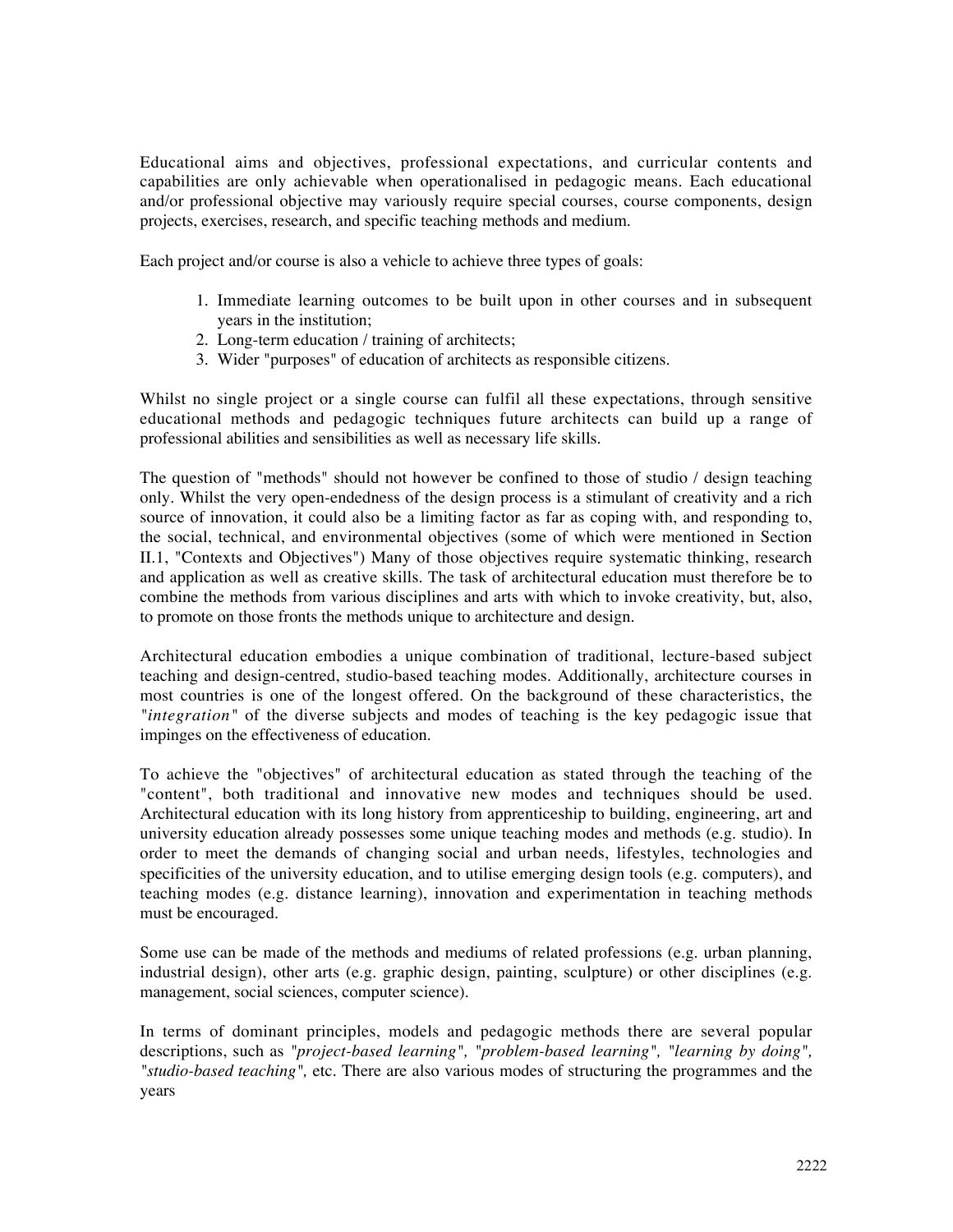### **II.4 Management and Structure of Architectural Education**

#### II.4.0 Educational Management: concepts

Architectural education (in fact, education in any field) is an organised form of learning and teaching. As such, it is *managed*.

Management of education is to do with the management of the *curriculum* and resources, hence, *knowledge, people, funds, time* and *space.* Its context and connections include the profession and society, their institutions and, of course, other practices, disciplines and schools.

All aspects of pedagogy are linked. The *objectives*, *objects*, *methods* and *management* of education constantly determine and influence each other in a variety of ways. Among these, management of education is the key aspect in setting up practical relationships amongst all the other aspects and elements.

A systematic discussion on the management of architectural education should therefore involve at least the following levels:

- 1. Systems, methods, models, philosophies and styles of management,
- 2. Links with the objectives, aims and methods of architectural education,
- 3. Different contexts, real problems, responses from within schools,
- 4. Significant traditions and current trends, successful (or unsuccessful) experiments, innovations.

#### II.4.1 Management of Knowledge: the Structure(s) of Architectural Education

The *structure of education* (as distinct from that of the courses or the curriculum examined above) is to do with the following:

- The number of years;
- The place of the School of Architecture in the institution/university/ faculty structure;
- The number of years in each stage (e.g. the First Stage, Second Stage, etc.);
- The administrative structure of and the relationship between undergraduate/ postgraduate courses, and the hierarchy of staff teaching them, in addition to the relative positions of research, teaching and practice;
- The relationship between and the hierarchy of courses and projects (e.g. "Foundation Course", "Basic Design", "Studios", "Technology", etc.);
- The involvement of professional bodies in setting the structure of the architecture study programme, its validation and accreditation, the recognition of degrees awarded, etc.

#### II.4.2 Management of People

*Who* teaches, *who* is admitted as a student, *who* runs schools and *who* has the power to guide, evaluate or validate these is crucial. These may vary in different social, political or legal contexts. Whilst a global uniformity in these areas may be counter-productive, the UIA could facilitate greater understanding of standards, hence, greater possibility of exchanges between courses, course modules, staff and students in different countries.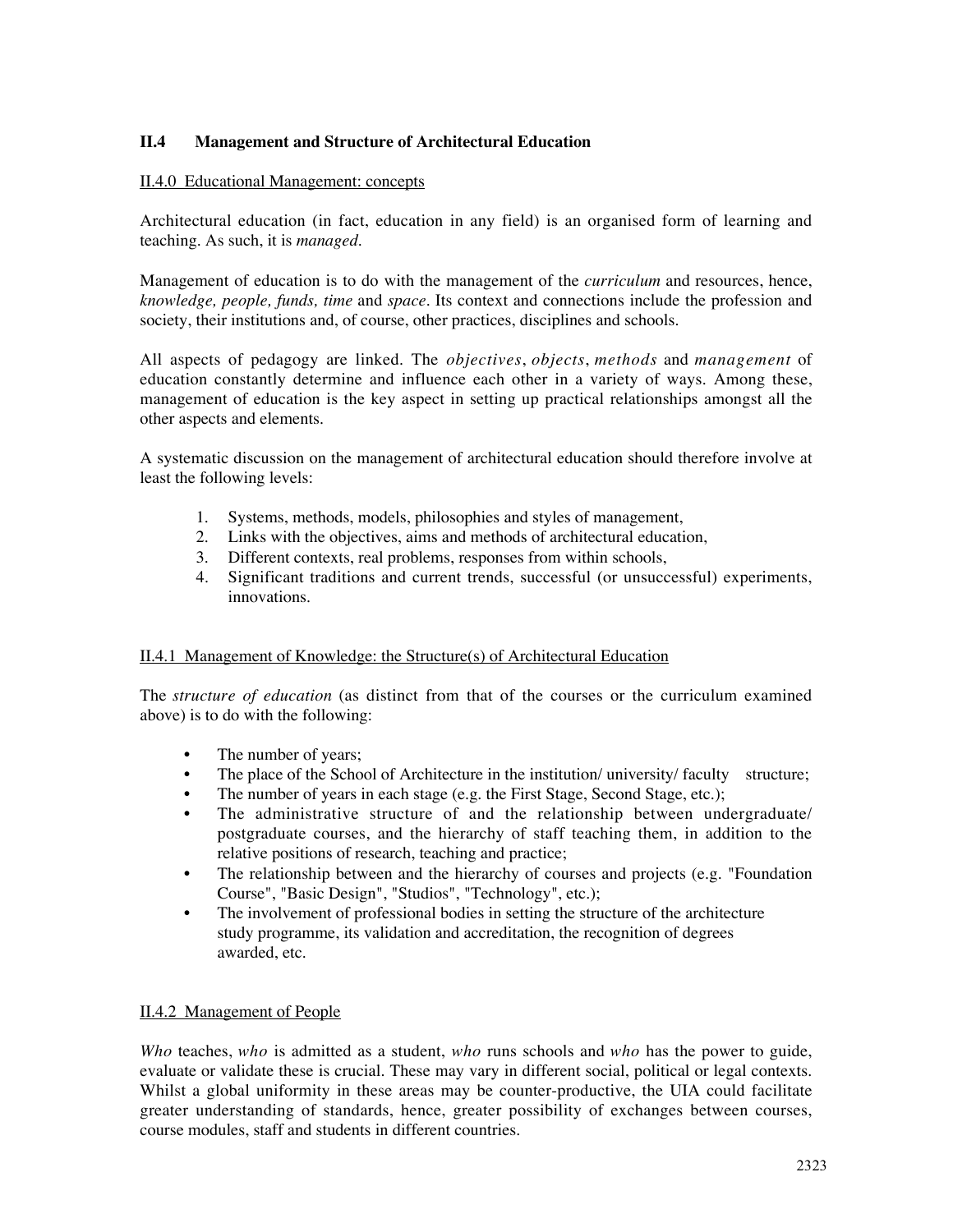Greater use of experience and expertise possessed by practicing architects must be utilised. Conversely, academics must be encouraged to contribute to the practice of architecture in different ways (e.g. mid-career education, research-based design).

Greater participation of all those involved in education and less emphasis on hierarchy in educational structure would be conducive to creative developments in schools. Sharing of responsibilities in schools as well as between schools and the profession and between allied building professions would create greater identification with the aims as well as the outcomes of education. It would also set an example to other sections of the society.

#### II.4.3 Qualification of Teachers

The qualification of teachers is an essential condition of the quality of the education process specific to an architectural school, and one should consider it from many points of view: the professional, the pedagogical, the overall cultural view, the managerial experience of practice, etc.

In order for teachers of architecture to guide students in achieving their capabilities as architects, it is necessary for teachers of architecture to have close contact with professional practice. It is therefore desirable for the majority of teachers to be either practicing architecture or to have substantial practice experience.

It is advisable that a teacher who practices architecture should be encouraged to do so, provided that this activity does not impede the academic performance of that person. The presence of recognised personalities, masters in the field of architecture, is likely to be a creative catalyst, defining the specificity and attractiveness of the school. Certainly, this is rated as a positive feature of the school as long as the school, in its evolution, does not subordinate itself to the unconditional worship of that personality.

Being a "good architect" does not necessarily ensure that the person is a good teacher. The teacher has to possess an ability to work outside as well as within professional concepts, to be able to synthesise and communicate educational issues; to be creative in setting projects, to discover and develop the student's talent, and to possess pedagogical tactfulness to foster the student's own thinking. Moreover, the teacher has to find a way to sustain a didactic career by a working method that should be both motivated and articulated by coherent objectives and be able to adapt personal habits and knowledge, as well as working methods, to the changes occurring within society, from a local, regional, and international perspective.

Beside the basic formation in the domain of a didactic activity, it is desirable that the teacher should have a specific specialisation along with at least a preliminary pedagogical formation or expertise.

Research in the field of architecture, variously through practice, scholarship and deep analyses of related works, is one of the key ways of ensuring the personal development and status of qualification of the teacher. Research done for a higher degree, such as Masters or Doctorate, though not the sufficient condition for being a good teacher, must nevertheless be seen as essential.

The schools of architecture should run a mechanism of teachers' selection and promotion, one that involves a stimulating and competitive system of evaluation. This should also apply to the part-time teaching staff. At the same time, it is the school's responsibility to create proper research conditions,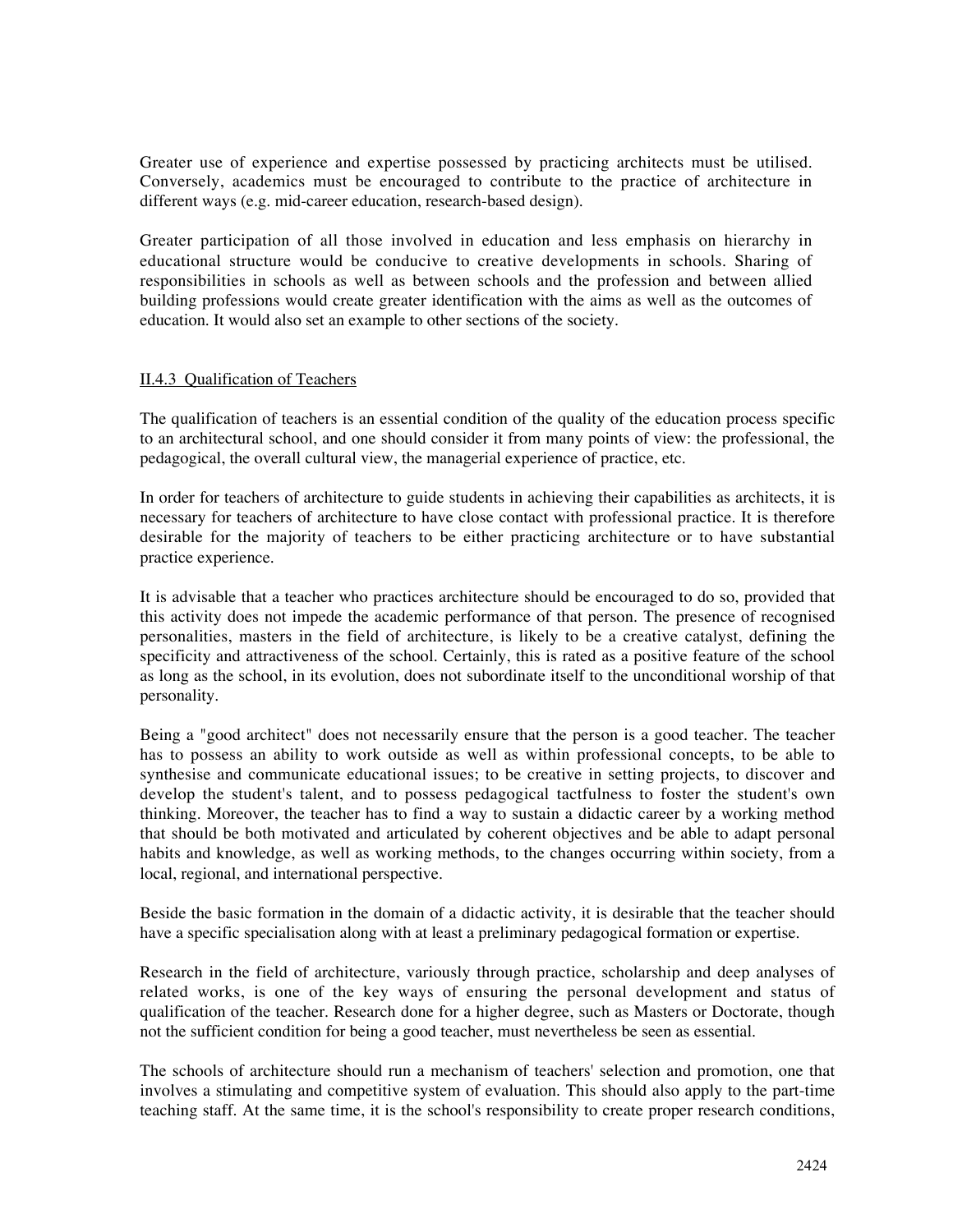opportunities for continuous education programmes for the teaching staff, including national and international cooperation in programmes of exchange.

#### II.4.4 Students: Minimum Entry Requirements

Students entering educational institutions to study for a professional qualification in architecture should ideally have had a broad secondary school education that encompasses a mixture of arts and science based subjects, ideally studied to the age of eighteen to an advanced level. Up to the age of sixteen, subjects should be drawn from academic fields of study and include mathematics, physics and a language. Other arts and humanities subjects such as art, history or history of art and an understanding of social and cultural issues, hence, sociology, history or social geography are also recommended.

Schools of architecture should have an explicit policy for applicants to study programmes on their entrance requirements. As part of their admission procedures, some institutions may prefer an entrance examination, and some may conduct interviews as is traditional in some national schools. Students may also be required to provide sketches, photographs and models in a variety of media to demonstrate their visual aptitude and suitability for a career in architecture.

Mature students, or those without traditional qualifications, can be admitted to architecture schools. They might have experience in the industry or in another trade, hence, may have some skills, but must also be ready to cope with university level study. They may be asked to provide a portfolio of drawn and written work to show visual ability. Some schools of architecture run foundation courses that are an excellent preparation for an architecture course especially for candidates such as these.

# **Students with a degree/ diploma/ first cycle certificate in a subject outside the field of**

**architecture may be required to start at the first semester of the course/ study programme. A degree, /diploma or first cycle certificate in a related field may entitle a student to be exempt from some parts of the study programme, depending on the institution's admission requirements and the student's prior educational record and achievement.**

Full time, or part time university-based study programmes are the preferred route to achieve professional training and these should be undertaken with a period of practical training during the programme. They should offer students a variety of routes to achieve a professional training, which can help them combine personal and professional responsibilities with their training needs. The multiplicity of these routes is respected by the UIA, and encouraged, as it brings a richness and diversity of people to the profession of architecture.

#### II.4.5 Management of Time: Organisation of the academic year

There are several models of organising and managing the time aspect of architectural education. This is based, variously, on the number of years, how these years are divided up or how and by whom various attainment levels of knowledge or competence are assessed and certified.

In general, there are two dominant systems in the World each with its own historical background: 2 Semesters or 3 Terms. There are also some variations, often based on climactic differences, between the commencement and the end of the academic years in different countries. Some form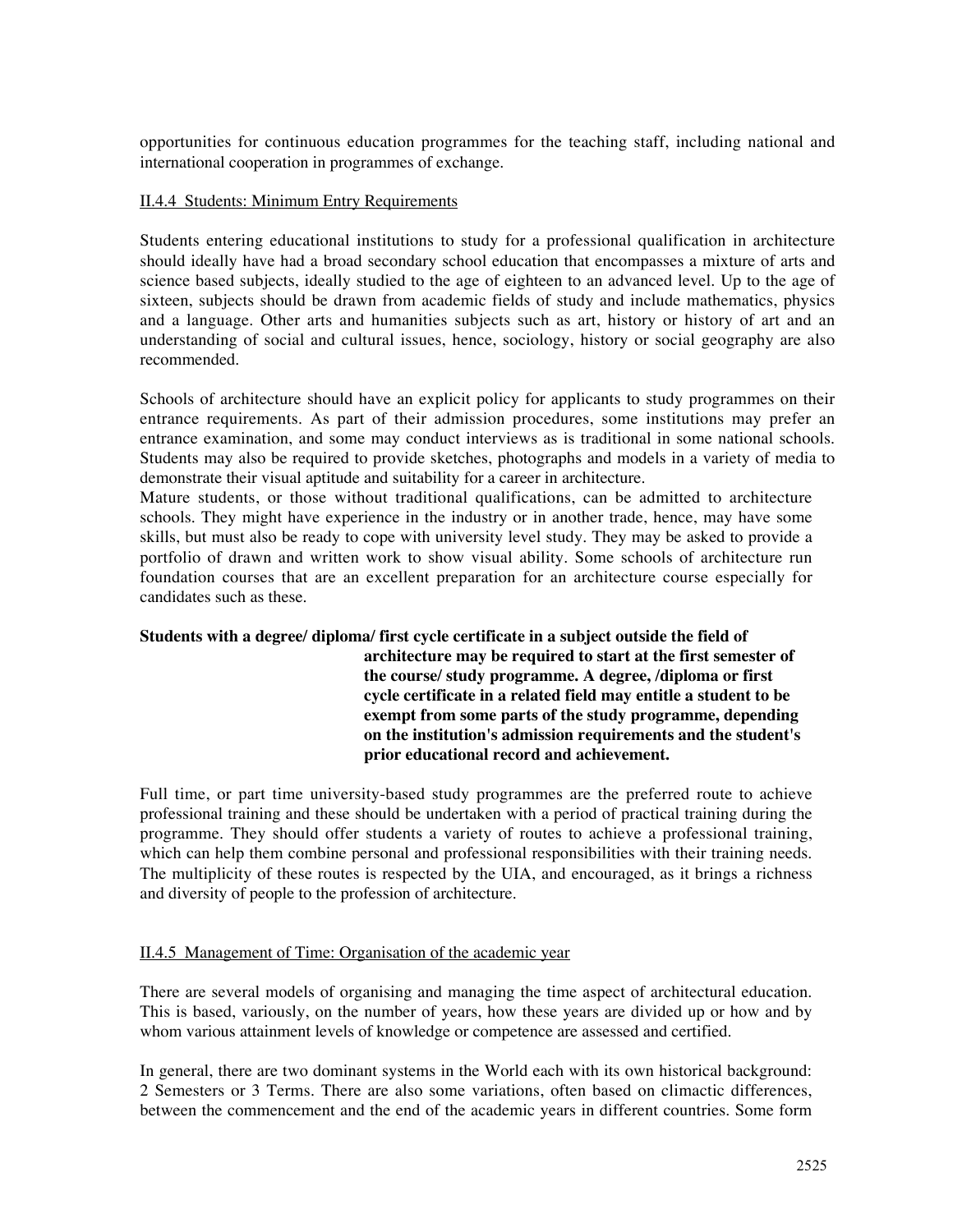of standardisation of the academic year allowing some local flexibility, would greatly enhance the comparability of Courses and the chances of international exchanges between Schools.

As to the activities in the year, the curricular activities may be spread autonomously, grouped in modules, scheduled regularly on a weekly basis or merged within a given time, varying from week to week. In each case there are more stages within one semester, each involving the definition of an objective and the on-going evaluation, especially in the case of the "project". It is assumed that Studio time will equate to at least half the curriculum time.**<sup>21</sup>**

Efforts should be made to coordinate arrival points, to allow transfers between years or at the end of the Basic First Stage Architectural Education. It is better for students to stay within the university system to complete the Second Stage Professional Architectural Education.

To facilitate easy transfer for students between institutions, it is suggested that institutions should establish "achievement" levels, preferably at the end of a set number of semesters (e.g. 2, 4, 6, 8, and 10) but preferably at the end of the Basic First Stage Architectural Education, normally 6 semesters, and at the end of the Second Stage Professional Architectural Education, normally a further 4 semesters.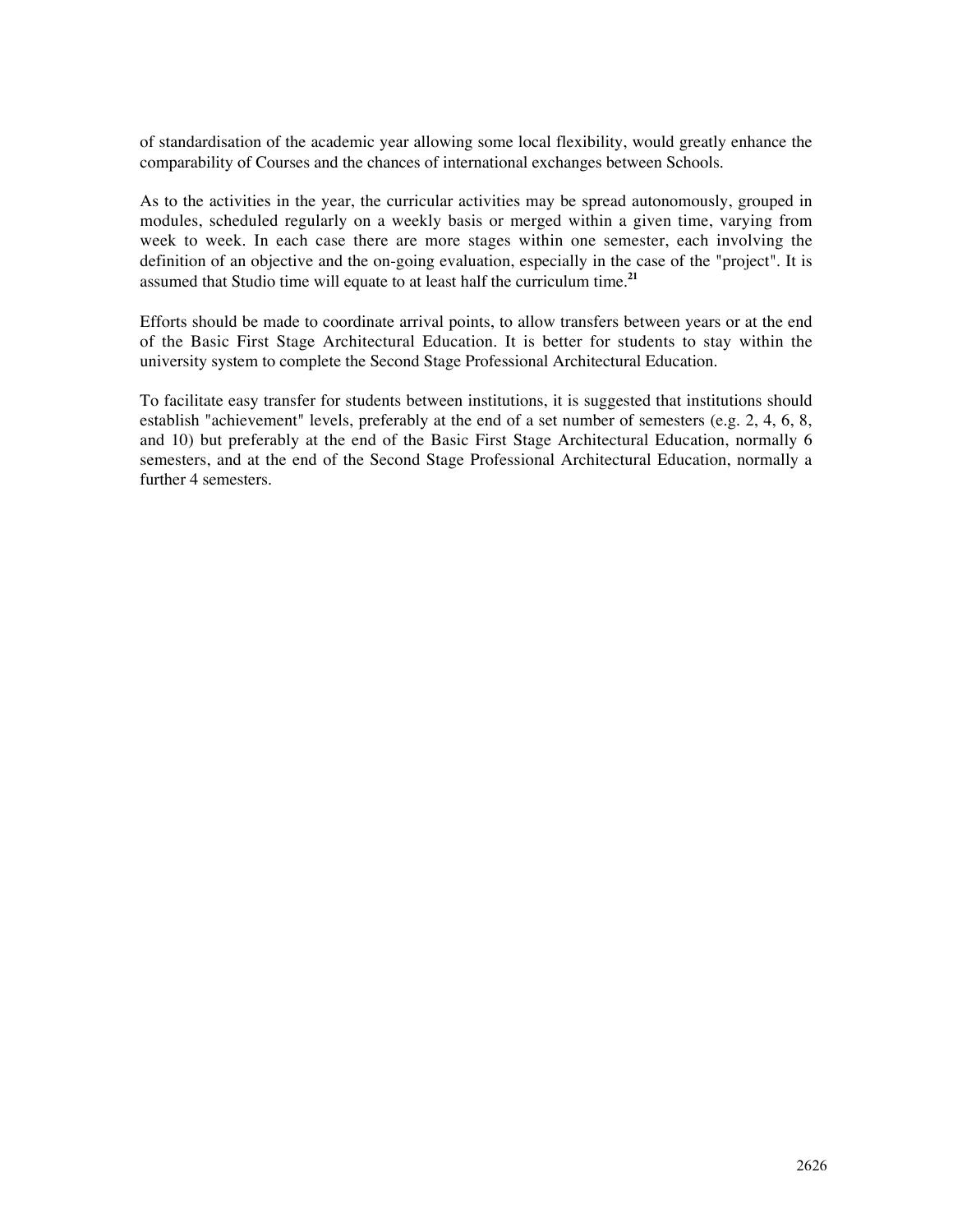### II.4.6 Management of Educational Space

The buildings in which future architects are educated are often as important as the lessons they get in those spaces. 5 years of working in a space may discreetly effect the make-up of their spatial awareness.

Secondly, the management of educational spaces in architecture schools is more than a facilities management issue. The relationship between studios, lecture rooms and other spaces, the quality of public spaces or those of exhibition areas, the existence or otherwise of an in-house library, the relationship between the staff offices and the studios, are all pertinent educational factors.

### II.4.7 Management of Funds

As a public service, architectural education requires sufficient funding for its effective operation and continuous development. It should not be restricted by fluctuations in funding or external considerations such as student numbers. There can be different modes of funding education in different contexts (e.g. public, private, self-financing, )

The specific nature of architectural  $\ell$  design education with its unique requirements (e.g. space, time, staff/student ratio) must be emphasised in presenting the case to funding authorities.

Whatever the mode of funding, the aim must be (a) to achieve the highest possible quality; and (b) to allow as wide an access to education as possible.

#### II.4.8 General issues concerning Management and Structure of Architectural Education

#### **A. Validation**

*Validation* is principally an "output" based assessment process. *Accreditation*, on the other hand, is principally an "input" based process.

The UNESCO-UIA Validation System, when in place, will aim to assess study programmes with a view to promoting excellence The issues under consideration include:

#### 1. *Study Programmes*

Validation criteria, including regional specificities, an agreed standard and procedures have been established so that the UNESCO-UIA Regional Validation Committees can assess study programmes available in schools of architecture in their region against an established UNESCO-UIA standard that will allow validation of these study programmes, both within their own region, and globally.

For study programmes that wish to be validated by the UNESCO-UIA Validation System, the Committee has set up a protocol for investigating and assessing the study programme, by visiting the institution and comparing the objectives of this study programme with previously validated study programmes.

#### 2. *Systems*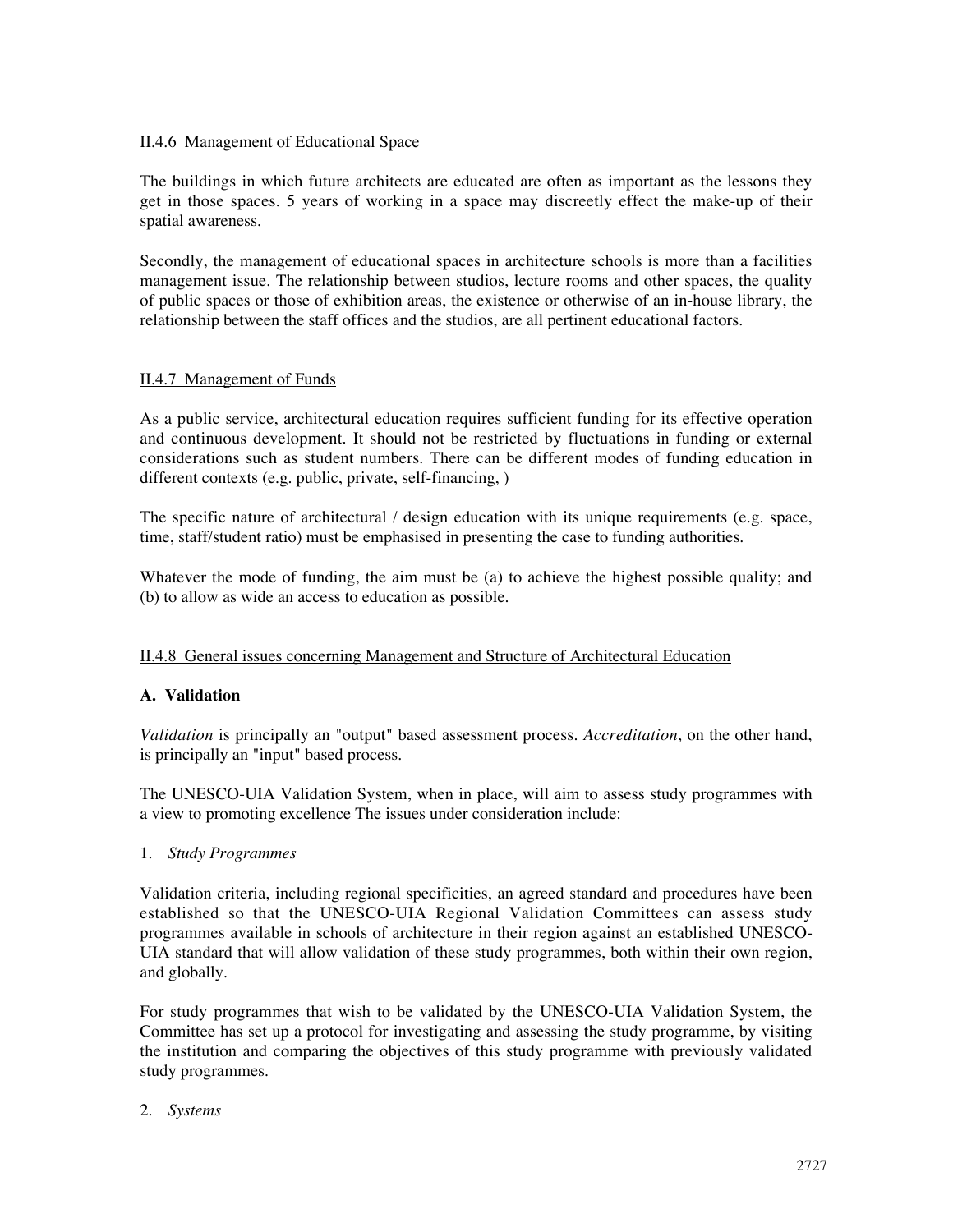Validation procedures are expensive to deliver and it is appropriate that local systems of validation, rather than individual study programmes, are recognised by UNESCO and UIA. Accordingly, a process, the agreed standard and criteria, have been established so that the UNESCO-UIA Validation System for Architectural Education can recognise bodies that will receive recognition as validation service providers, both within their own country, and externally including any new validation system requiring recognition.

Validation Systems that wish to be recognised can apply for UNESCO-UIA Validation, and upon request and payment of the fee, they will be investigated and assessed. The Committee has also developed a protocol, in the same manner, for new validation systems that wish to be recognised.

#### 3. *Implementation*

Acknowledged standards for the validation of study programmes / courses in architectural education exist in many countries around the world, and these have been considered in the development of this global Validation System.

Implementation procedures for the UNESCO-UIA Validation System for Architectural Education have been developed from existing expertise in member countries and other architectural associations

### **B. International issues: Portability of Educational Qualifications**

The UIA is committed to the principle of portability of educational qualifications in architecture and educational experience. This means that architectural education study programmes in all member countries of the UIA should be provided to a standard and scope that enables local, regional and international recognition of qualifications at each key stage, whilst acknowledging local variations.

Some countries tend towards a minimum of 5 years full time study where the equivalent content, as a basis for registration, is delivered through the academic institution without the need for office-based practical experience. There is therefore some disparity in the structure of education between the requirements of the national systems for UIA Member Sections.

The key issue in reviewing portability of qualification relates to what, if any, part of a course must be "domain specific". The recommended standards should ensure that this key issue is used in reviewing the portability of qualifications.

Portability of qualifications between schools in the countries of the Member Sections of the UIA is desirable as it enables free movement between schools of architecture at a global level for students, teaching staff, and research staff. Each institution has the right to review and approve the transfer credits.

The principle of portability of educational qualifications should be adopted by all countries of the UIA Member Sections. Satisfactory completion to standards should be expected at the conclusion of at least the basic First Stage Architectural Education qualification (at least 6 semesters), and an additional 4 semesters for the Second Stage Professional Architectural Education. This will allow substantial movement of students during training and for teaching.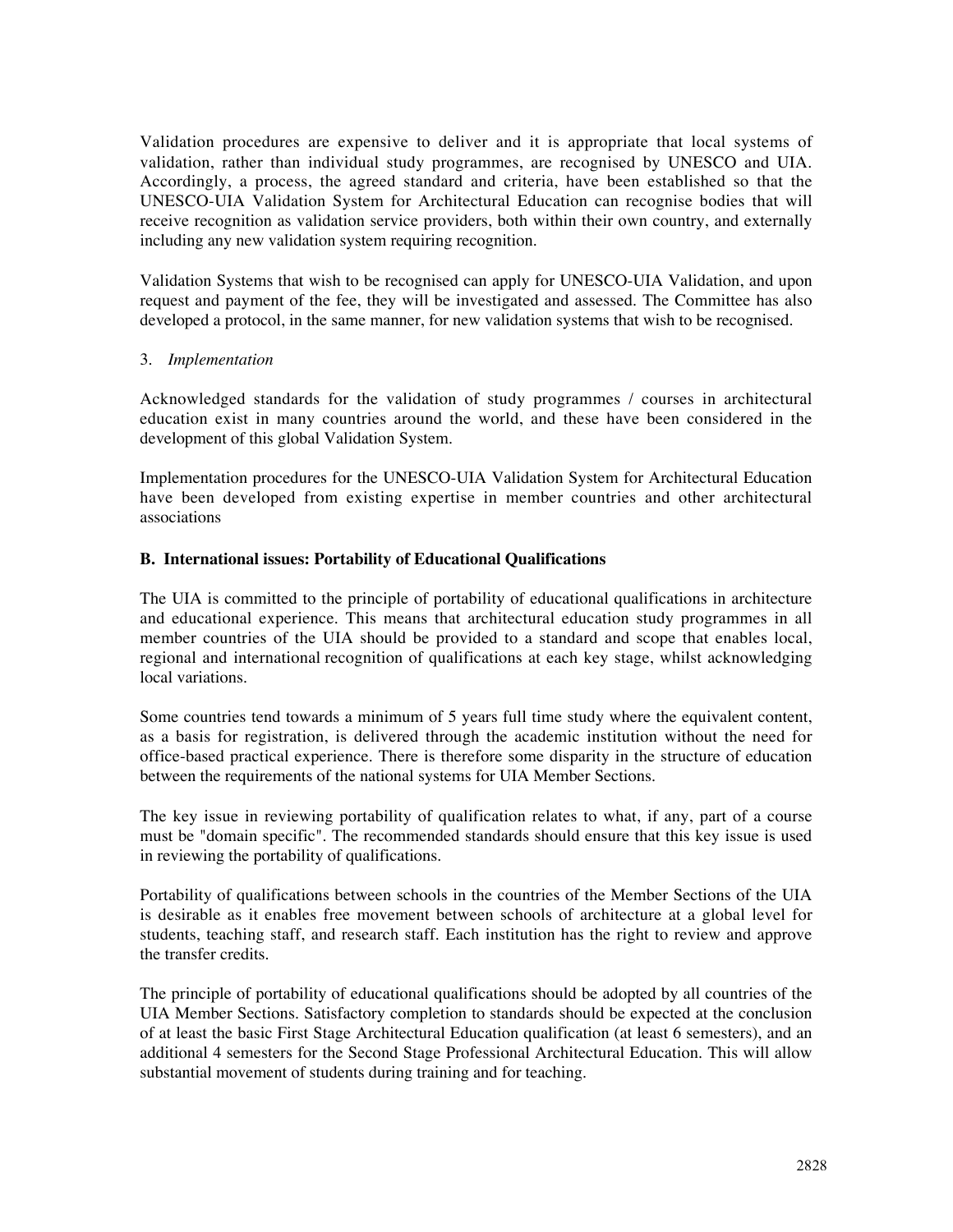# **III Other Issues Related to Architectural Education**

——————————————————————————————————————————————————————

#### **III.0 Specialisation**

Architect's *specialisation* should be considered as subsequent to the architect's formation as a *generalist*. This is a means to make the architect's response attain the highest standards in areas such as conservation of heritage buildings and their environs, social housing, urban design, healthy buildings and cities, project and construction management, town and territory planning, management of resources, landscape architecture, etc., by expanding the opportunities for the architect's professional participation, given the competitive conditions that they encounter with other professions.

Specialisation presupposes a prior open formation that prepares students for wider, interdisciplinary goals. In-depth study or optional courses in the final years of study, as well as the possibility of having access to a post-graduate course, organised by the school of architecture or by other academic institutions, are some of the means by which specialisations can be offered. On completion of specialist courses, an additional certificate or diploma can be granted besides the architectural degree.

The present trend of an academic education system, emphasised at the UNESCO World Conference on Higher Education (Paris, 1998) is for a differentiated, multi-convergent specialisation placed within a cultural framework, one that should be sustained by a basic professional formation.

#### **III.1 Interaction between Practice and Teaching**

#### *The Charter* in Paragraph III.5 states

"Continuous interaction between (the) Practice and teaching of architecture must be encouraged and protected."

As architectural education prepares students for a professional career, opportunities should be available for the teaching establishments and the local architectural bodies to interact, and to ensure that teachers, practitioners, graduates, students and other players who shape the built environment, are given the opportunity to meet, discuss, connect and establish long-term partnerships for the exchange of information, ideas and experiences.

#### **III.2 Training, Knowledge, Licensing**

The issues to do with professional training, professional knowledge, granting of a Licence to Practice and the role of registration bodies are dealt with in other UIA documents as follows:

1. Professional Training: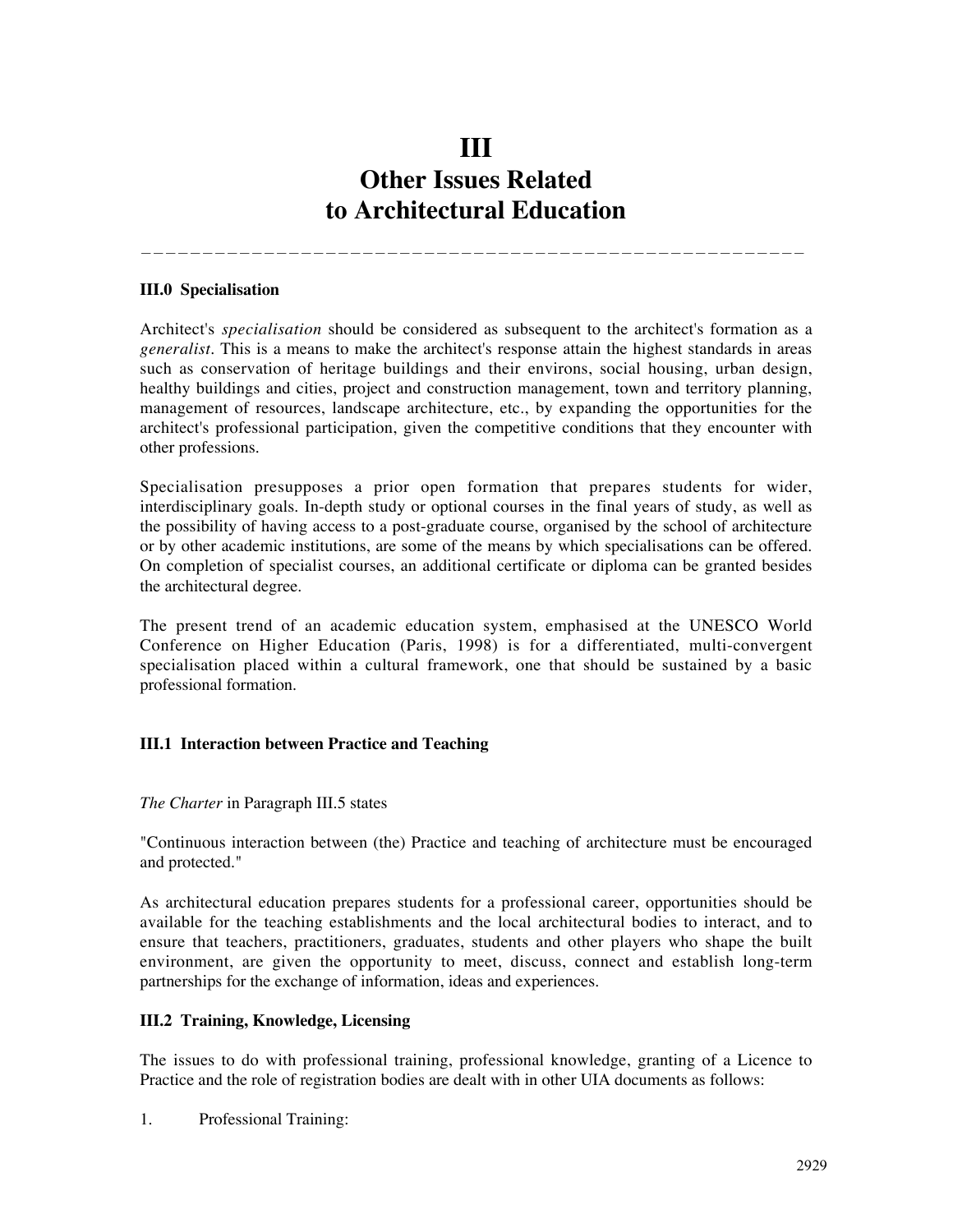*Recommended Guidelines for the UIA Accord on International Standards of Professionalism in Architectural Practice Policy on Practical Experience / Training / Internship.*

- 2. Demonstration of Professional Knowledge and Ability: *Recommended Guidelines for the UIA Accord on International Standards of Professionalism in Architectural Practice Policy on Demonstration of Professional Knowledge and Ability.*
- 3. Licence to Practice Architecture: *Recommended Guidelines for the UIA Accord on International Standards of Professionalism in Architectural Practice Policy on Registration / Licensing / Certification*
- 4. Role of Registration Bodies in Member Sections: *Recommended Guidelines for the UIA Accord on International Standards of Professionalism in Architectural Practice Policy on Registration / Licensing / Certification*

#### **III.3 Continuing Professional Development**

The architect's education is a lifelong process. It does not cease once the degree or diploma is received, after 5 or 6 years of study. Although experience is accumulated by practice, it is only to be expected that architects must keep up with new developments in the arts and the sciences of architecture throughout their careers. It can also be considered as part of their risk management.

Continuing professional development can be offered by professional institutes, by schools or by independent providers. The contents, number of hours and the standards are best set by professional institutes in association with the schools in the light of *The Charter*, *The Accord* and *The Guidelines* as well as this document. Continuing professional development could also be subject to appropriate forms of validation to safeguard standards.

Historically determined connections between the professional institutes and the education of architects are important in understanding the differences between various educational systems in the world. Whilst aiming to increase understanding and exchange between UIA Member Sections in different countries, and whilst aiming to have a set of internationally recognised standards of professionalism in architectural practice and education, the cultural and other differences must be respected. In fact, these differences might be invaluable resources for mutual enrichment. **<sup>22</sup>**

#### **III.4 Pre-University Education**

Education is the process by which society prepares its young people to be capable citizens. Most people live in built environments. Education should therefore empower children with knowledge of the process that determines the form and nature of the built environment, so that they can confidently and usefully participate, directly and indirectly, in that process throughout their lives. Because of the exemplary references they represent for the public and, even more particularly for children, the creation of educational and cultural facilities, of public spaces and housing should be given particular attention by architects.

Pre-university education with an architectural content is not only important for potential future architects, but is also beneficial for society as a whole in highlighting the contribution of architecture in creating humanitarian and aesthetic values throughout the ages.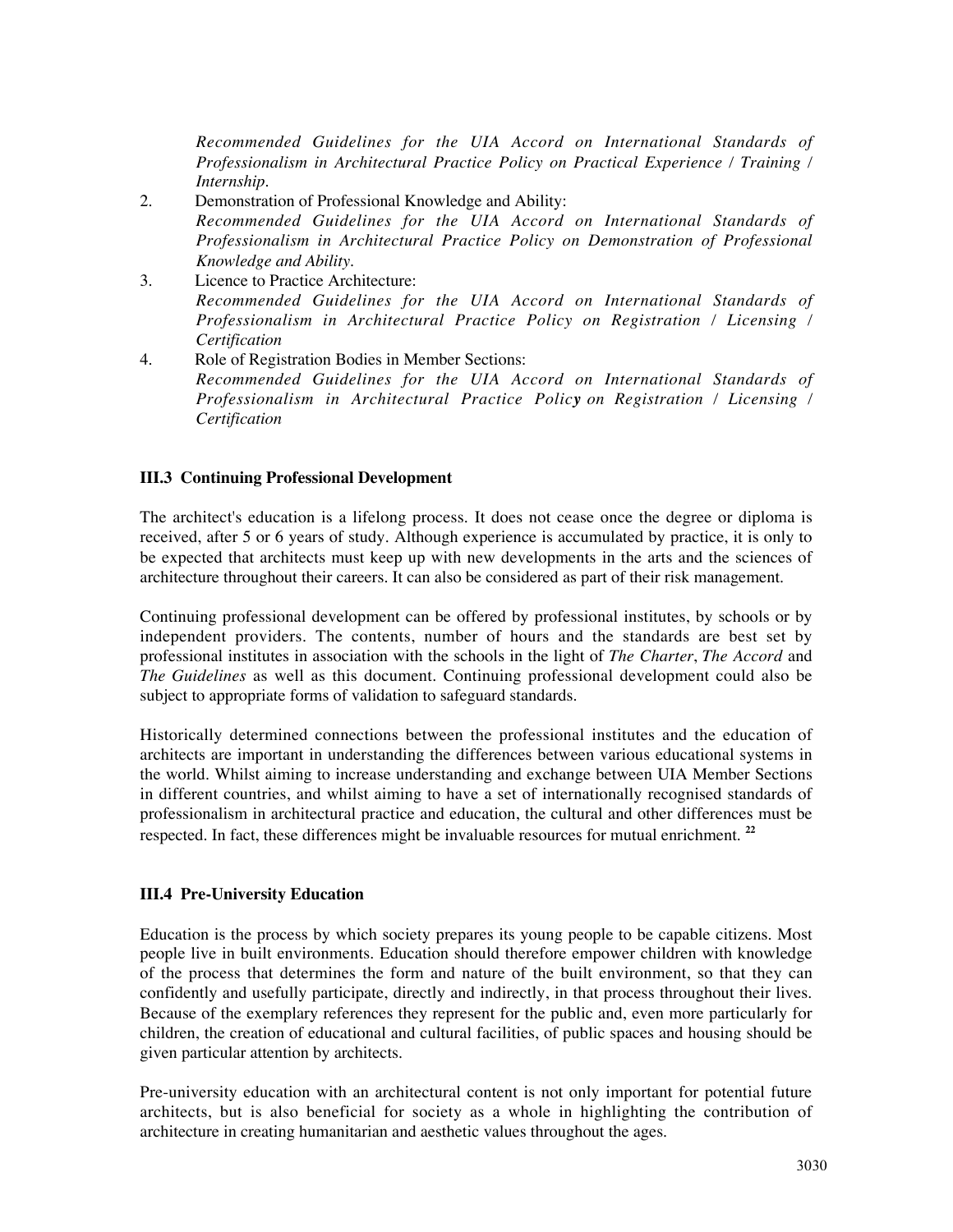The following ideas and themes, in particular, those on the relationship between art and architecture, will enhance children's understanding of the built environment, and teachers and governments should be encouraged to consider them when setting their primary and secondary schools syllabi for their courses with direct relevance to the built environment:

#### **Policy Objectives for teachers and governments:**

- Opening the mind, the heart and the eye to a sensitivity to people, places, spaces and forms.
- Encouraging an understanding of, and a respect for, the heritage of the place and people associated with the place.
- Enhancing communication between decision-makers, politicians, local authorities, architects and planners.
- Positively influencing government and independent education bodies in the issues of built environment education.

#### **General Benefits:**

- Training the mind with an ordered and planned ability to learn, explore, reason and communicate.
- Developing knowledge and skills of creativity, invention and design.
- Encouraging open-minded, enquiring attitudes and providing opportunities for engagement in a wide spectrum of the curricula, particularly in literacy, numeracy, the visual and plastic arts, architectural history, literature, poetry, music, humanities and the sciences, and to the interrelated activities of creativity and scholarship, supported by communication and information technology.

#### **Focused Themes:**

- Encouraging respect for and an increased awareness of the environment and the protection of lifestyles including an awareness of the natural balances for sustainable development and the saving of energy and developing an understanding of the effects on humans of aspects of built and natural environments.
- Encouraging a sense of responsibility for the form of the built environment and the role of the individual for maintaining a clean, healthy and safe environment.
- Engaging children and school communities in their built environment and developing an understanding of the ways in which the built form of their local communities is developed, including aspects of housing and the importance of the use of public domain and lifestyle education.
- Raising an awareness of the role of the individual in the decision-making process of the form of the built environment.
- Encouraging the relationship between the built environment and social justice issues such as the rights and responsibilities of participating in a democracy; respect for the law and for legitimate and just authority; respect for different choices, viewpoints and ways of living; and commitment to ethical behaviour and to equitable participation in decision-making.

#### **Methods and Tools:**

The introduction of architecture as a product and as a discipline, could be channelled through lessons, exhibitions, computer games, fairy tales, etc.

Children are never too young to learn and their awareness in the delight of the built environment and their part in it, will instil a confidence and pride of place which they can carry forward for the whole of their lives, whether as an architect, a client, a builder, a user or just as an informed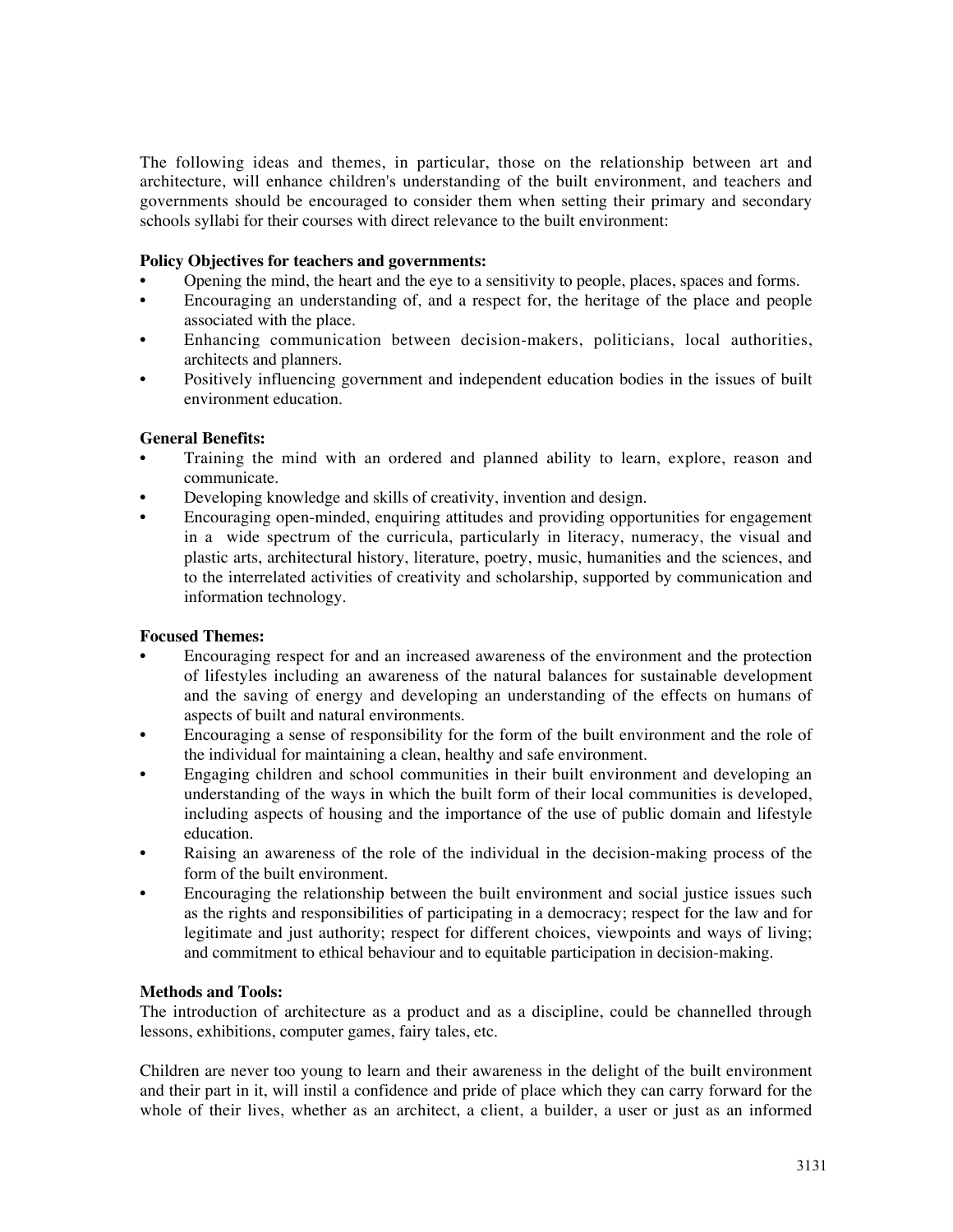citizen who cares about their lifestyle and the way this can be enhanced by an informed mind, considering sustainability and built environment issues.

The UIA Work Programme "Architecture and Children", set up at the UIA General Assembly in Beijing in June 1999, aims to advance architecture through the provision of resources and programmes to enable primary and secondary teachers and students to understand architectural design and the process by which the built environment is shaped.

#### **III.5 Other areas in which architect's skills and practice could be of use**

"There is not just one description of an architect, but many across the areas of design, management and technology (e.g. a typical architectural practitioner in a small/medium practice, an architectural critic or writer, a project manager on a major building, etc)." **<sup>23</sup>**

"It is possible to describe the characteristics of "an architect" in most of the diverse guises we find today as a person who exercise(s) creative thinking to solve complex ill-defined problems relating to issues of the built environment and human habitation. It is possible for the domain of architects to be stretched to reclaim territories that architects used to occupy i.e. human settlements, urban design and landscape architecture, building, interior and industrial design. Architectural thinking will permeate all." **<sup>24</sup>**

In view of the specificity of the education given to students of architecture, other fields of actions and other openings could become available to architects for the greater advantage of Society. Effectively, their education and learning in disciplinary fields that interest Society as a whole (technical, arts and human services), their ability to take into consideration the environmental consequences of their actions, their ethics and their capacity to pose social, economic and cultural questions allow them to propose coherent policy choices or at any rate to present the challenges and define the consequences of the decisions taken that are of interest to the whole of society.

The capacity to create a virtual architectural project  $-$  which may be incomprehensible to others, to imagine and project ideas in the future, to innovate, to anticipate and to put into question one's own creations, constitutes an incomparable wealth for the architectural student, which should be available to numerous disciplines, institutions and professionals.

Over and above the immediate involvement one can imagine for the architect, in the construction world, in architectural promotion and in all the activities annexed to the construction of buildings, space planning, urban planning, urban design or territorial planning, other means of application of the architects knowledge, such as in teaching, history, management, archaeology, art, but also administration, promotion, cultural activities, can be found.

An architect is taught to think laterally, to think outside "the square". This often results in innovative solutions not used before. These are talents that should be available more widely to offer better solutions to the built environment and to enhance the culture of society as a whole.

Architects have the ability to inspire others with their creations. We must find the means to enable them to contribute much more through their understanding of the requirements for a humane society by providing quality to the built environment, And all of that without mentioning the civic activities, a field where the architect could also be of greater use, be it politics, at State, local community, territorial level, associations etc.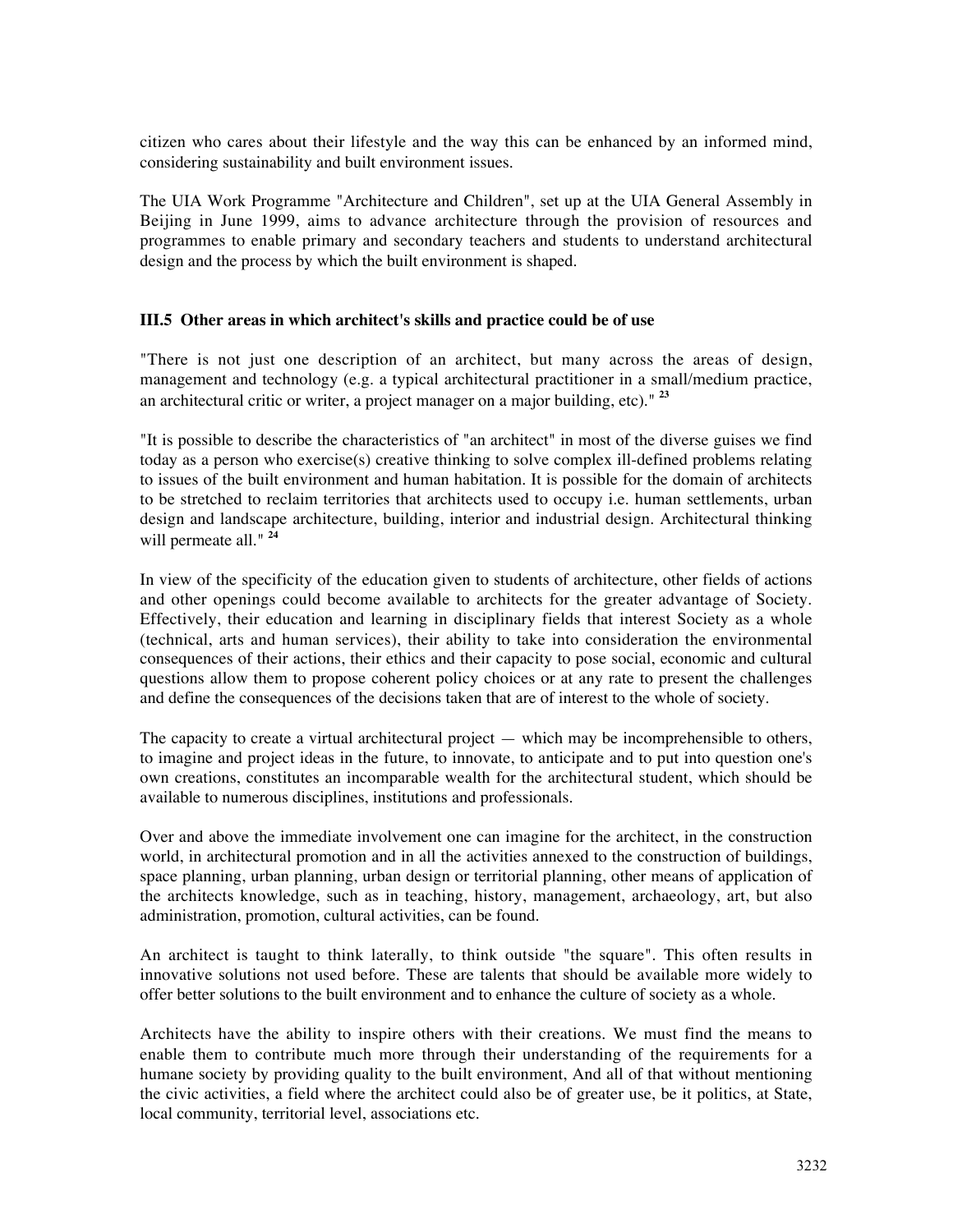# **IV UIA and the Future of Architectural Education Conclusions and Recommendations**

——————————————————————————————————————————————————————

Further development of the architectural profession cannot be envisaged without further development of education. However, architectural education must try to balance (a) the need to be responsive and be able to change when necessary, and (b) the importance of having a principled position in matters of knowledge, society, culture, ecology and especially ethics. It is therefore imperative for education to cooperate with the profession in keeping recommended standards as briefly stated in UIA documents. Furthermore, as these documents are not "cast in stone", they too should be closely scrutinised, used in education and, when necessary, should be modified by the UIA upon appropriate suggestions from the schools, as well as the professional institutes and thoughtful individuals.

To ensure that architectural education is kept current with evolutionary developments in the practice of architecture, constant contact of the teaching institutions with the world of practice is essential. UIA, in its educational work should aspire to be informed of the current practice models and be closely aware of architects' work in widely varying cultural and environmental contexts, through its Member Sections.

The present document, *UIA and Architectural Education - Reflections and Recommendations* with its brief, but comprehensive, coverage of educational matters and their relationship with architectural practice and society, aims to contribute to this process. It offers a basic framework through which educational discussions, evaluation and course and programme development can be carried out along some shared parameters. It is hoped that all architects, teachers of architecture and the students themselves will take a closer interest in education, and pass this interest to those public and private bodies that are variously connected to the building process.

As none of these documents have any direct say over the ways in which education is structured or run, they are meant to be *advisory* documents. However, through a wider dissemination and discussion of this document, and, specifically, through the proposed *UNESCO - UIA Validation* System that has been developed, a greater appreciation of universal professional and educational objectives can be promoted.

The UIA, as the organisation that brings together all national institutes and all architects in the World, is best placed to provide viable frameworks within which the conditions for more universal, equitable and livable built environments for all can be articulated through architectural education and research, and can be produced through design and building practices.

This document, "*UIA and Architectural Education – Reflections and Recommendations*" should be made available to all UIA Member Sections, to inform them of its contents and the following recommendations for architectural education. Member Sections should be encouraged to disseminate it, to promote discussion of these objectives and their use in their country.

**RECOMMENDATION NO. 1.** ENCOURAGE all Member Sections to disseminate the UNESCO-UIA Charter for Architectural Education to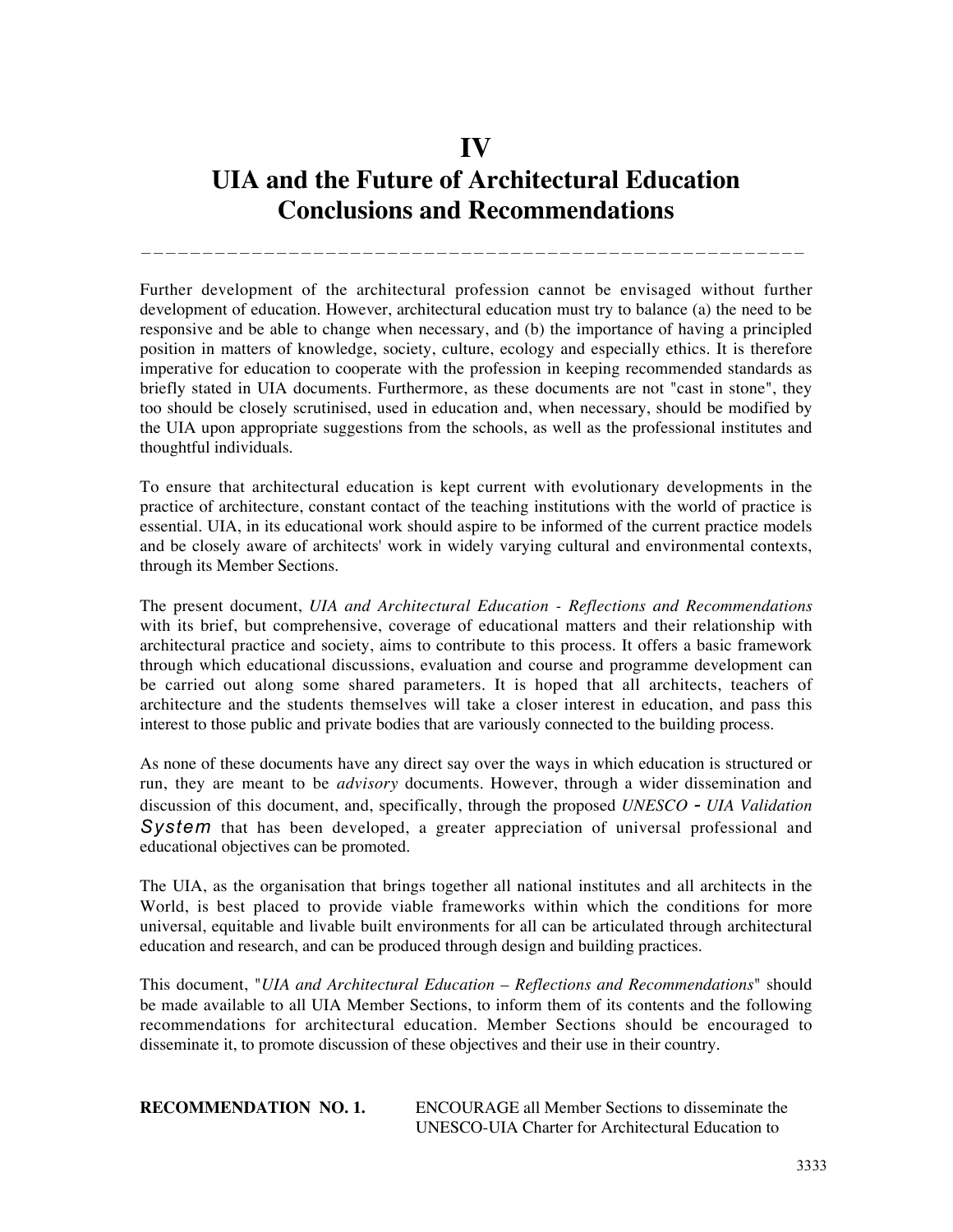their national education authorities, and recommended that they adopt these principles and competencies as the basis of all architectural education study programmes within their jurisdiction. (*Refer Clause I.2 Introduction - The Charter*)

**RECOMMENDATION NO. 2**. INFORM all UIA Member Sections of the proposed UNESCO-UIA Validation System for Architectural Education, which requires that the following aims are adopted by every study programme accredited by a validation system requesting UNESCO-UIA recognition and every study programme requiring UNESCO-UIA validation:

- 1. Conformity of the study programme with the UNESCO-UIA Charter for Architectural Education.
- 2. Assurance that the study programme provides a high level of quality, based on the required capabilities.
- 3. Academic portability of the study programme's content at the international, regional and local levels (*Refer Clause I.2, Introduction - Validation Systems*)

**RECOMMENDATION NO.3.** REMIND all UIA Member Sections that the two basic purposes of Architectural Education are:

- To produce competent, creative, critically minded and ethical professional designers/builders *and*
- To produce good world citizens who are intellectually mature, ecologically sensitive and socially responsible. (*Refer Clause II.1.0, The contexts, objectives, purposes*)

**RECOMMENDATION NO.4.** SUGGEST to all UIA Member Sections, that they approach their governments to encourage them to make society conscious of how their surroundings are created, how buildings make a difference in their lives and in what ways they can participate in the design and construction processes, by instituting in primary and secondary schools and for adults in mid-career, appropriate education to establish a more enlightened society with a deep awareness of environmental processes and urban and architectural artefacts constituting the framework for social life. (*Refer Clause II.1.1, Social, cultural, political contexts*)

**RECOMMENDATION NO.5.** Request all UIA Member Sections to discuss with their tertiary education authorities, having jurisdiction over architectural education, the "UIA Guidelines For Evaluating Architectural Education Study Programmes And Their Outcomes". (*Refer to Appendix A*).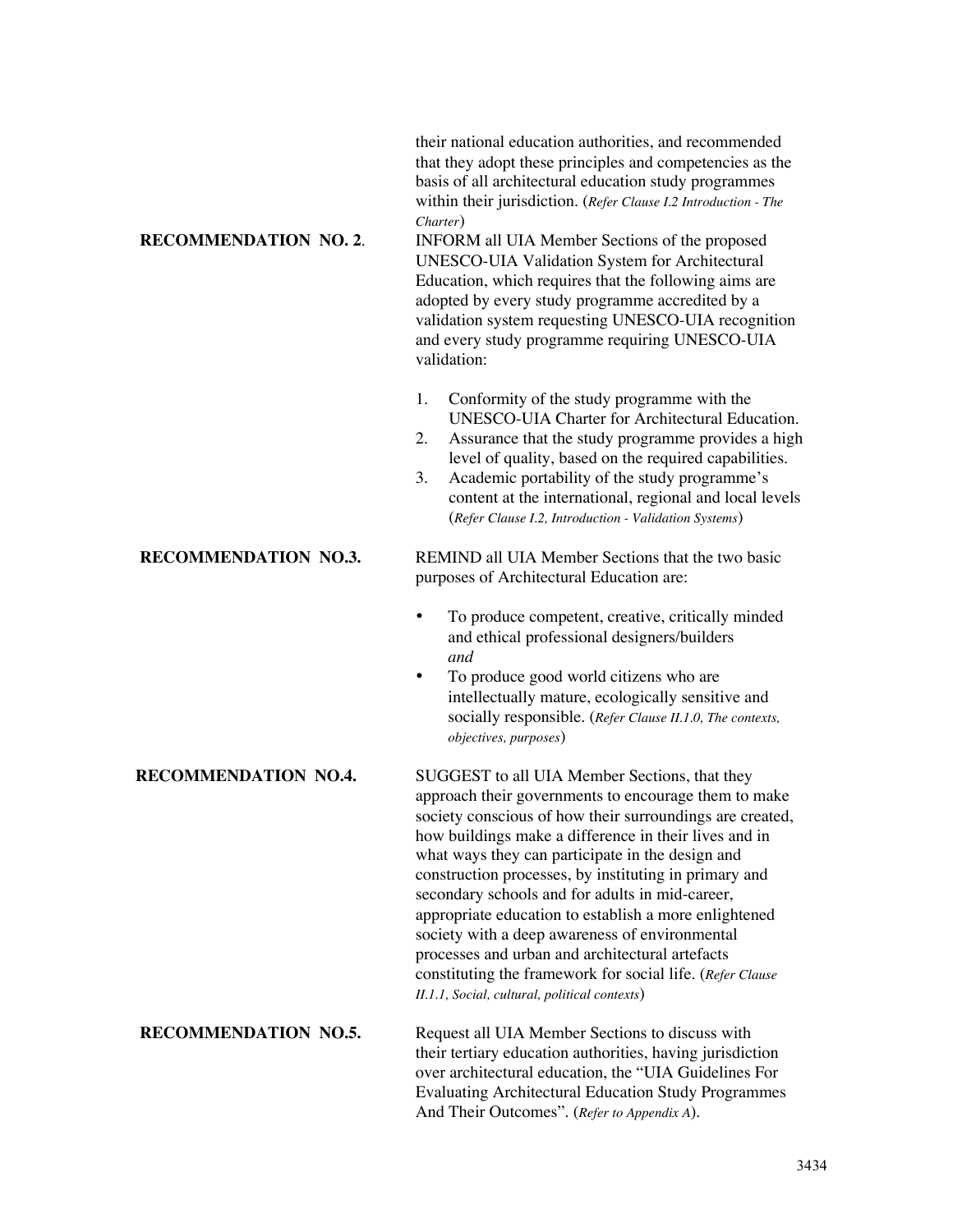**1.** See *Bibliography* for the various UIA Documents referred to in this publication and in the Notes below.

**2.** UIA Education Policy as stated in the *UNESCO-UIA Charter for Architectural Education* and *The UIA Accord*, is that "education for architects (apart from practical experience / training / internship) be of no less than 5 years duration, delivered on a full-time basis in an accredited / validated / recognised architectural program in an accredited / validated / recognised institution, while allowing variety in their pedagogic approach and in their responses to local contexts, and flexibility for equivalency."

**3, 4.** cf. Teymur, N., "Learning Housing Designing", in Bulos, M. and Teymur, N. (eds): *Housing: Design Research Education,* Aldershot, Avebury, 1993, pp.3-27.

**5.** On the spatial formation of society and the social construction of urban and architectural space, see, Hillier, B. and Hanson, J., *Social Logic of Space*, Cambridge, Cambridge Univ. Press, 1984. **6.** cf. *The Charter*, Sec. I/1.

**7.** The "Fundamental Requirements of an Architect" as stated in the EU Architects" Directive, in *The Charter* and *The Accord* [see the section "Professional contexts" below] are particularly explicit about the social obligations of the architectural profession, hence its education. For a brief interpretation, see, Markus, T., "A Social Charter for Architecture?", *Architecture Today*, No.10, 1990.

**8.** cf. *The Accord*, para.8.

**9.** cf. *The Accord.*

**10.** On buildings as complex technologies spatial construction as well as mechanism for social control, see, Markus, T., *Buildings and Power*, London, Routledge, 1993.

**11.** cf. *The Charter.*

**12.** See, UIA Beijing Charter, 1999, Sec. 2.2: "A common theme, a common future".

**13.** On the internationalisation of architectural practice and the building industry, and its implications for education, see *Architectural Education — Issues in educational practice and policy,* Teymur, N., London, Question Press, 1992, Chapter 5: "*Glocalism"*: a new paradigm for architectural practice and education in an international and European context, pp.39-48.

**14.** A new *Accord Policy Guidelines on "Practice in a Host Country"* has been developed by Professional Practice commission to be presented in Berlin assembly for adoption.

**15.** *op.cit.*

**16.** cf. *op.cit*., Reference 13, pp.18-22.

**17.** cf. *The Charter*, Sec. II: "Educational Objectives of Architectural Education".

**18.** On doctorates in architecture, see, Foque, R. (ed): *Doctorates in Design and Architecture,* Delft, EAAE / TUD, 1996.

**19.** For a brief outline of types of research, see, Archer, B,, *On the Methods of Research,* Ankara, METU FoA Press, 1999, pp.1-18.

**20.** cf. UNESCO *"World Declaration on Higher Education for the Twenty-First Century : Vision and Action"*., Article.5(a)

**21.** cf. *The Charter*, Chapter III.7.

**22.** cf. *The Charter Guideline "Continuing Professional Development".*

**23. 24.** Mullholland, M., "The Leader as Architect — the Architect as Leader", paper delivered at InterArch '97, Sofia.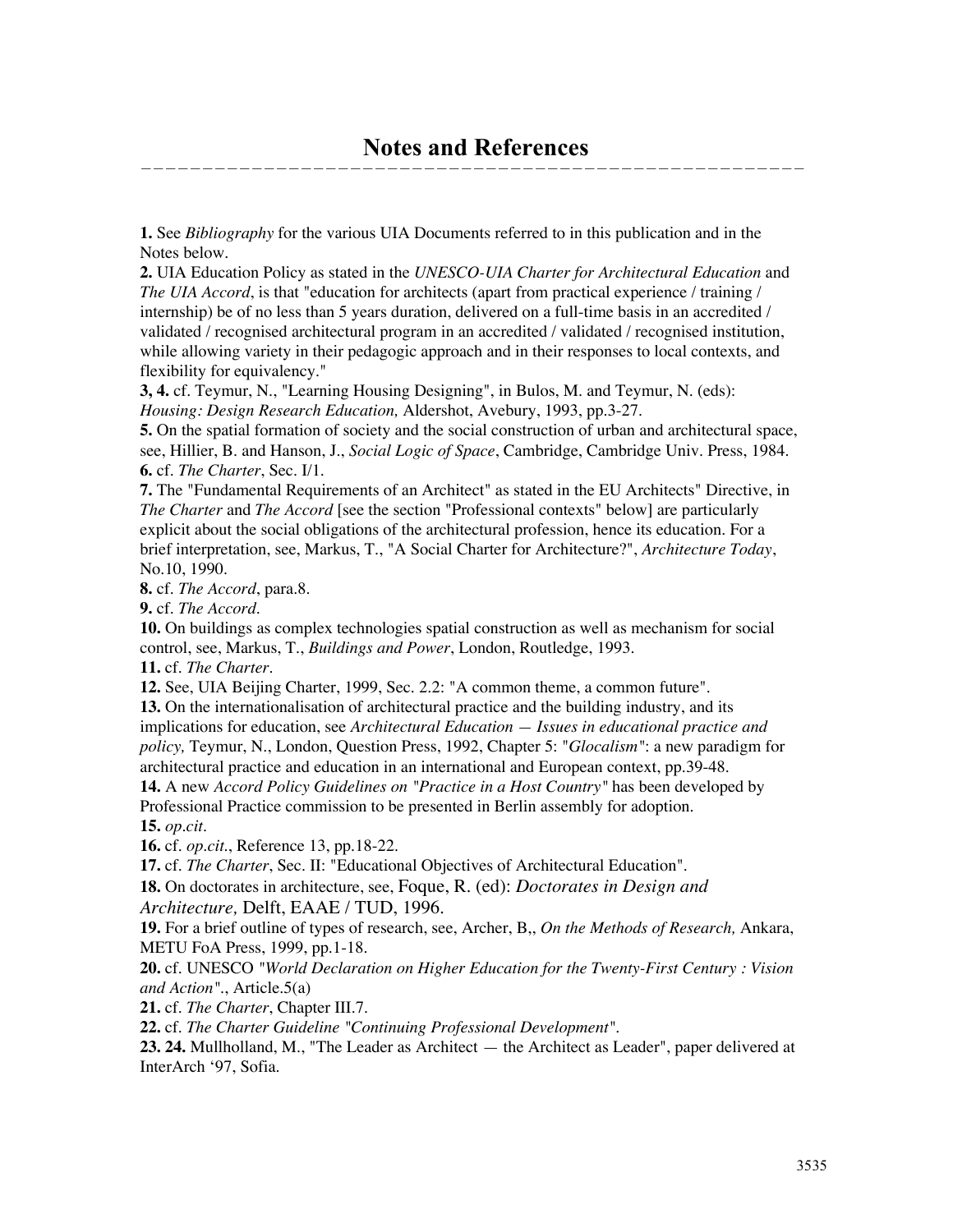# **Bibliography**

——————————————————————————————————————————————————————

Archer, B, *On the Methods of Research,* Ankara, METU FoA Press, 1999.

Architectural education and young architects. A. Koudryavtsev. The XX Congress of UIA. Vol. I, Beijing, 1999

Berlin 2002 XXI Congress & XXII Assembly of the UIA – *UIA Newsletter* – April-May 2000, pp.2-3.

Bravo i Farré, Lluis y Garcia Navas, José, *L'ensenyament de l'arquitectura,* Barcelona. I.G.MIBA. 1980.

CAA, *Qualifications in Architecture Recommended for Recognition by CAA: Procedures and Criteria,* Commonwealth Association of Architects, (— approved by CAA Council, Beijing, China, June 1999, issued January 2000).

Comites Interinstitucionales para la Evaluacion de la Educacion Superior, CIEES, Comité de Arquitectura, Diseño y Urbanismo. *La Educación de la Arquitectura en México*. COINPES. México. 1997.

European Union, *EU Directive on Architectural Education,* (No. 85/384/CEE; 10.6.1985).

Foque, R. (ed): *Doctorates in Design and Architecture,* Delft, EAAE / TUD, 1996.

Hillier, B. and Hanson, J., *Social Logic of Space*, Cambridge, Cambridge Univ. Press, 1984.

International Working Group on General Policy, *Report*, UIA, Paris, March 1999.

Knox, P.L. and Ozolins, P. (eds), *Design Professionals and the Built Environment*, N. York / London, J Wiley & Sons, 2000.

Markus, T., "A Social Charter for Architecture?", *Architecture Today*, No.10, July 1990.

Markus, T., *Buildings and Power*, London, Routledge, 1993.

Mullholland, M., "The Leader as Architect – the Architect as Leader", (paper delivered at 'InterArch '97 Conference, Sofia, June 1997).

MSA - YUNESKO. Khartiya po arkhitekturnomu obrazovaniyu. Rabochaya programma II regiona MSA. 1997-1999 gg.)

*Recommended Guidelines for the UIA Accord on Recommended International Standards of Professionalism in Architectural Practice - Policy on Accreditation / Validation / Recognition,* (adopted by the XXI UIA Assembly, Beijing, June 28, 1999).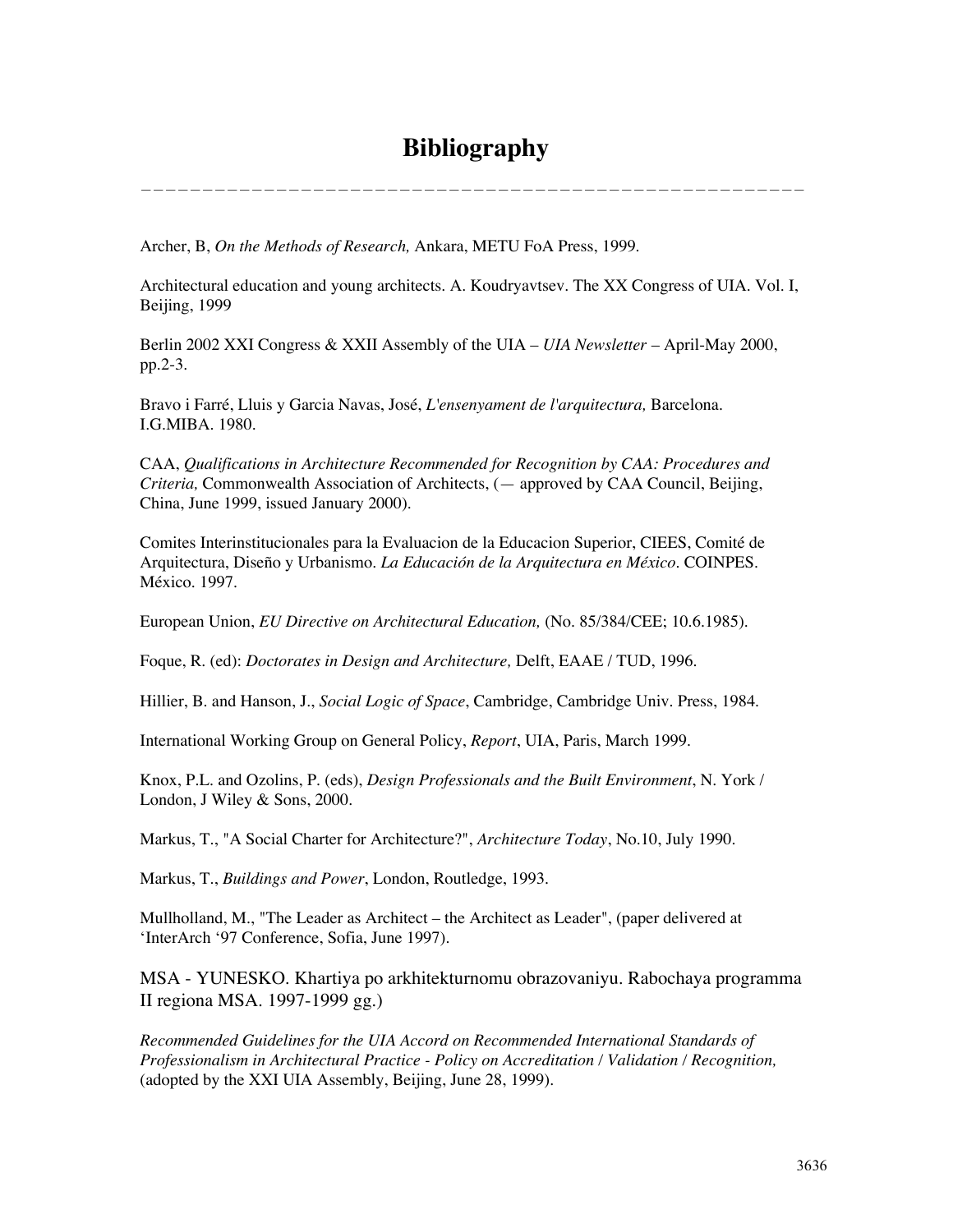*Recommended Guidelines for the UIA Accord on Recommended International Standards of Professionalism in Architectural Practice - Policy on Architectural Education*, (Second Draft, October 2000, — incorporated into this document).

*Recommended Guidelines for the UIA Accord on Recommended International Standards of Professionalism in Architectural Practice - Policy on Continuing Professional Development* (adopted by the XXI UIA Assembly, Beijing, June 28, 1999).

*Recommended Guidelines for the UIA Accord on Recommended International Standards of Professionalism in Architectural Practice - Policy on Demonstration of Professional Knowledge and Ability,* (adopted by the XXI UIA Assembly, Beijing, June 28, 1999).

*Recommended Guidelines for the UIA Accord on Recommended International Standards of Professionalism in Architectural Practice - Policy on Practical Experience / Training / Internship,* (adopted by the XXI UIA Assembly, Beijing, June 28, 1999).

*Recommended Guidelines for the UIA Accord on Recommended International Standards of Professionalism in Architectural Practice - Policy on Registration / Licensing / Certification,* (adopted by the XXI UIA Assembly, Beijing, June 28, 1999).

Saldarriaga Roa, A., *Aprender Arquitectura,* Corona, Bogotá, 1996.

Schön, D. A., *La Formación de Profesionales Reflexivos.* Ediciones Paidós, Barcelona, 1992.

F.V. Stepanov, N.M. Metlenkov. Arkhitektura. Uchebnik dlya obshcheobrazovatelnych shkol. Moskva, izd. "Ladya", 1994 g.

Teymur, N., "Learning Housing Designing", in Bulos, M. and Teymur, N. (eds): *Housing: Design Research Education,* Aldershot, Avebury, 1993, pp.3-27.

Teymur, N., *Architectural Education – Issues in Educational Practice and Policy*, London, Question Press, 1992.

*UIA Accord on Recommended International Standards of Professionalism in Architectural Practice,* (adopted by the XXI UIA Assembly, Beijing, June 28, 1999).

*UIA Built Environment Education Guidelines*, Paris, France, April 2002

*UNESCO/UIA Charter for Architectural Education,* (approved by XX UIA General Assembly, Barcelona, July 1996).

UNESCO/UIA Validation System for Architectural Education, Paper for the XXII UIA Assembly in Berlin, July 2002.

World Bank, *Higher Education in Developing Countries — Peril and Promise,* Washington, 2000.

UNESCO, *World Declaration on Higher Education for the Twenty-First Century: Vision and Action*, UNESCO World Conference on Higher Education, Paris, 9 October 1998 (including Hughes, P., "*Thematic Debate: The Contribution of Higher Education to the Education System as a Whole*").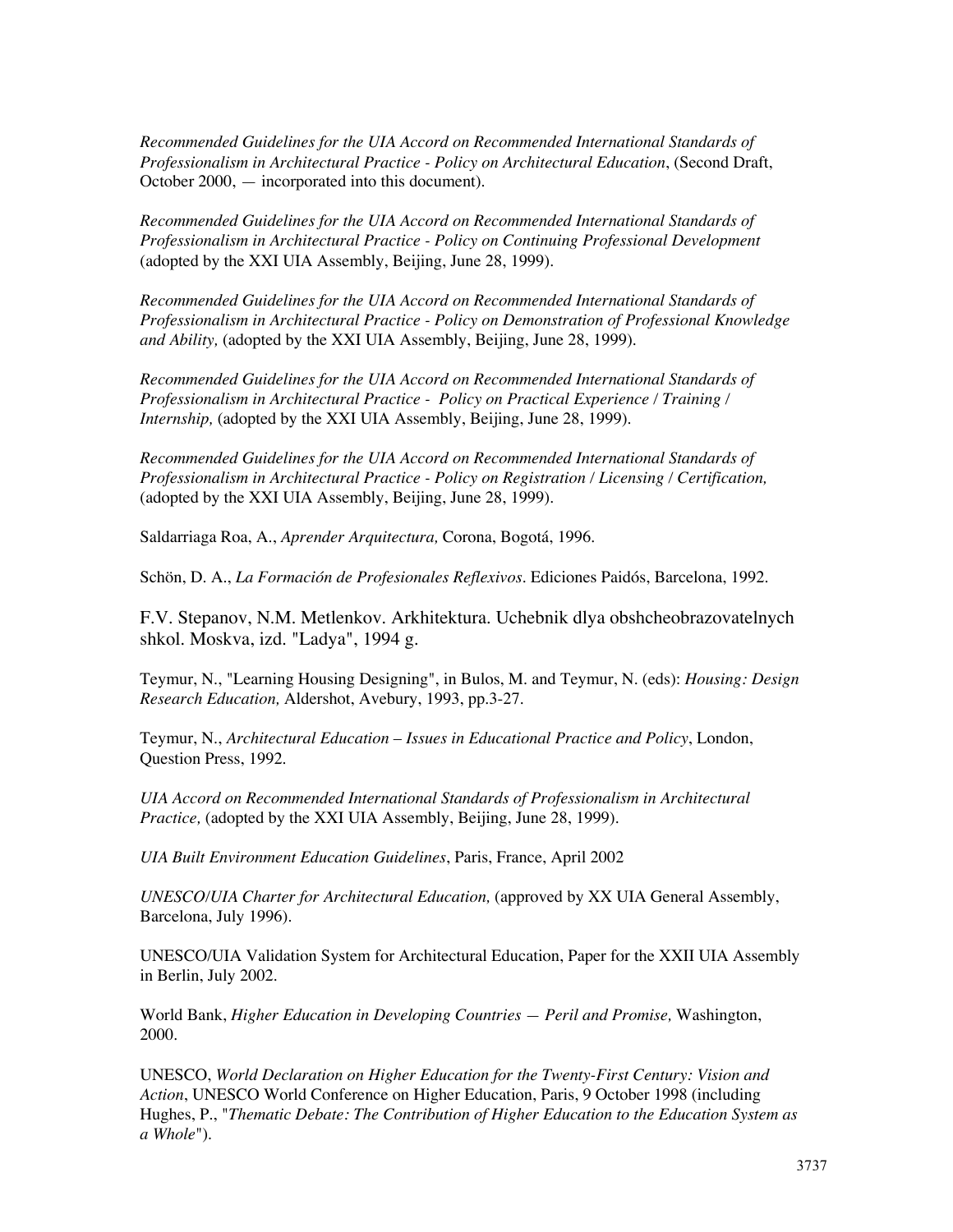Vila Planes, E. "Administración Académica", Caracas, 1998.

Wu, Liangyong, "The Beijing Charter", Beijing, 1999; in *UIA Newsletter,* Oct./Nov.1999.